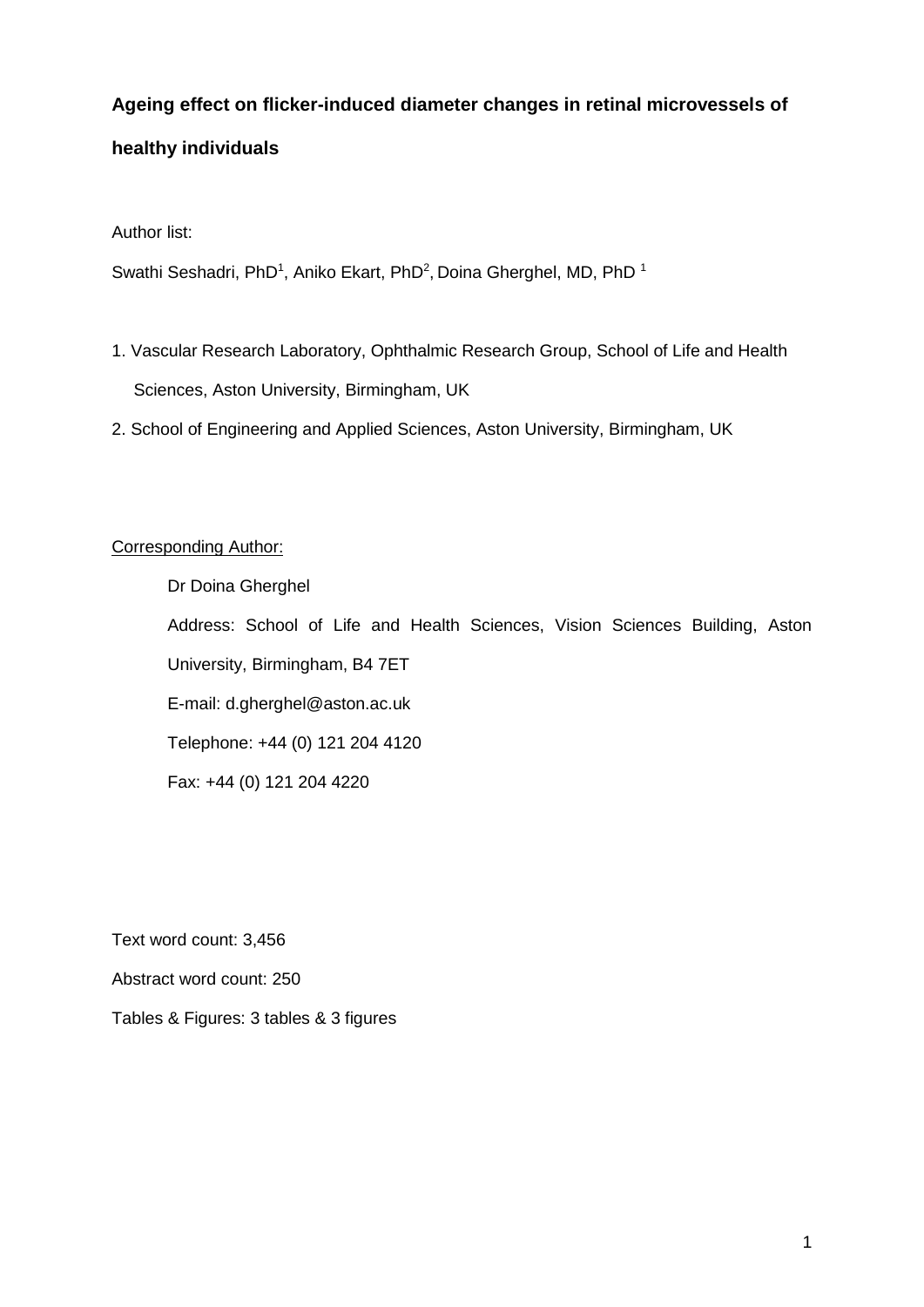#### **Abstract**

**Purpose:** To compare flicker-induced retinal vessel diameter changes in varying age groups with low cardiovascular risk.

**Methods:** Retinal vascular reactivity to flicker-light was assessed by means of dynamic retinal vessel analysis in 57 participants aged 19-30yrs, 75 participants aged 31-50yrs, and 62 participants aged 51-70yrs participants. Other assessments included carotid intima-media thickness (c-IMT), augmentation index (AIx), blood pressure profiles, blood lipid metabolism markers, and Framingham risk scores (FRS).

**Results:** Retinal arterial dilation amplitude (DA) and post-flicker percent constriction (MC%) were significantly decreased in the oldest group compared to the middle-aged ( $p = 0.028$ ; p  $= 0.021$ ) and youngest group (p = 0.003; p = 0.026). The arterial constriction slope (Slope<sub>AC</sub>) was also decreased in the oldest group compared to the youngest group ( $p = 0.027$ ). On the venous side, MC% was decreased in the middle-aged and older groups in comparison to the youngest group ( $p = 0.015$ ;  $p = 0.010$ , respectively). Additionally, men exhibited increased arterial DA ( $p = 0.007$ ), and percent dilation (MD%,  $p < 0.001$ ) in comparison to women, but only in the youngest age group. Both AIx and c-IMT scores increased with age (both p < 0.001), however, no correlations were found between the observed differences in the measured retinal vascular function and systemic parameters.

**Conclusion:** In individuals with low cardiovascular risk, there are age-related differences in flicker-induced retinal vessel diameter changes throughout the entire functional response curve for arteries and veins. Gender differences mainly affect the arterial dilatory phase and are only present in young individuals.

Key words: ageing, retina, vascular function, cardiovascular risk, dynamic retinal vessel analysis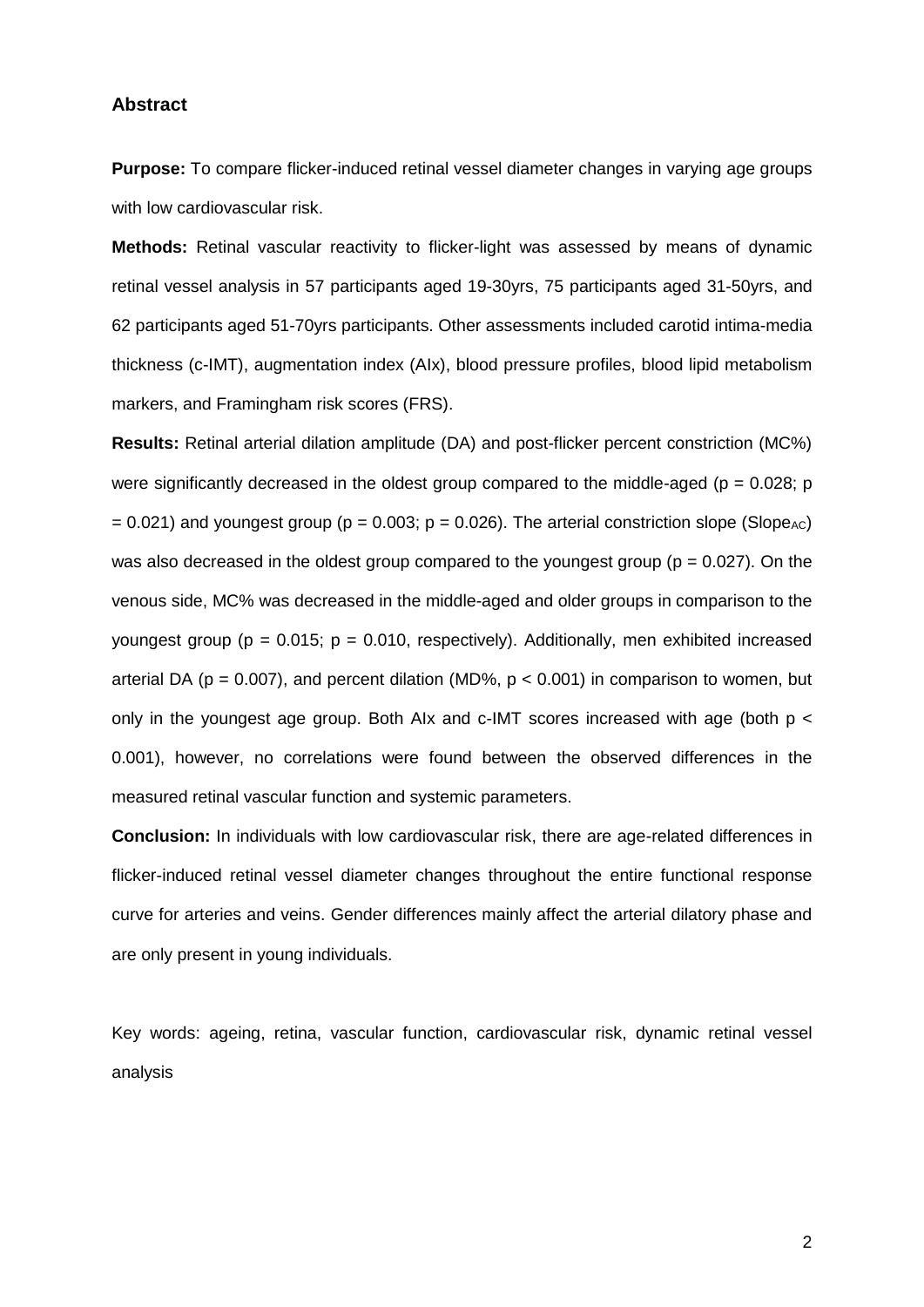#### **Introduction**

It is well known that the incidence and prevalence of cardiovascular disease (CVD) increases exponentially with age [\(McDermott 2007;](#page-15-0) [Rosamond et al. 2008;](#page-17-0) [Nichols et al.](#page-15-1)  [2013\)](#page-15-1). At present, the current identification of at-risk individuals for primary prevention efforts relies on classical risk factors for CVD such as lipid profiles, smoking, and hypertension [\(Grundy et al. 1999;](#page-14-0) [Committee 2012;](#page-13-0) [Goff et al. 2014\)](#page-13-1). Although some of these variables increase with age, the predictive accuracy of traditional risk estimates that include the aforementioned variables, such as Framingham risk scores (FRS), the Prospective Cardiovascular Mὒnster (PROCAM) score, and the European Society of Cardiology Systematic Coronary Risk Evaluation (SCORE) either over- or under-estimate actual risk in a large number of individuals [\(Vasan 2006;](#page-17-1) [Koenig 2007;](#page-14-1) [Cohn 2013\)](#page-13-2). Therefore, other measures such as genetic, inflammatory, and coagulation markers, as well as, various tests for subclinical disease have been sought [\(Helfand et al. 2009;](#page-14-2) [Wang 2011;](#page-17-2) [Ge & Wang](#page-13-3)  [2012\)](#page-13-3). The quantification of vascular and endothelial dysfunction [\(Deanfield et al. 2007\)](#page-13-4) is a recently emerging early marker for CVD and is usually achieved by employing techniques such as ultrasound flow mediated dilation (FMD), pulse wave analysis (PWA), plethysmography, and iontophoresis [\(Ray et al. 2014\)](#page-16-0). These tests can, however, be complex and time consuming, and are performed only in highly specialized services. Among the various methods developed to measure microvascular function, dynamic retinal vessel analysis (DVA) features as a non-invasive method that allows for continuous recordings of retinal arterial and venous diameter changes in response to flicker-light stimulation. The main advantage of the DVA assessment is that it provides integrated and dynamic data analysis that is specific to each individual. In addition, its output has proven to be modified not only by overt disease but also in the presence of more subtle risk factors for CVD [\(Pemp](#page-16-1)  [et al. 2009;](#page-16-1) [Reimann et al. 2009;](#page-16-2) [Kotliar et al. 2011\)](#page-15-2) including ethnicity [\(Patel et al. 2011\)](#page-16-3) and impaired glucose tolerance [\(Patel et al. 2012\)](#page-16-4). Therefore, it is possible to use the assessment of retinal microvascular function as an early marker for vascular and endothelial dysfunction.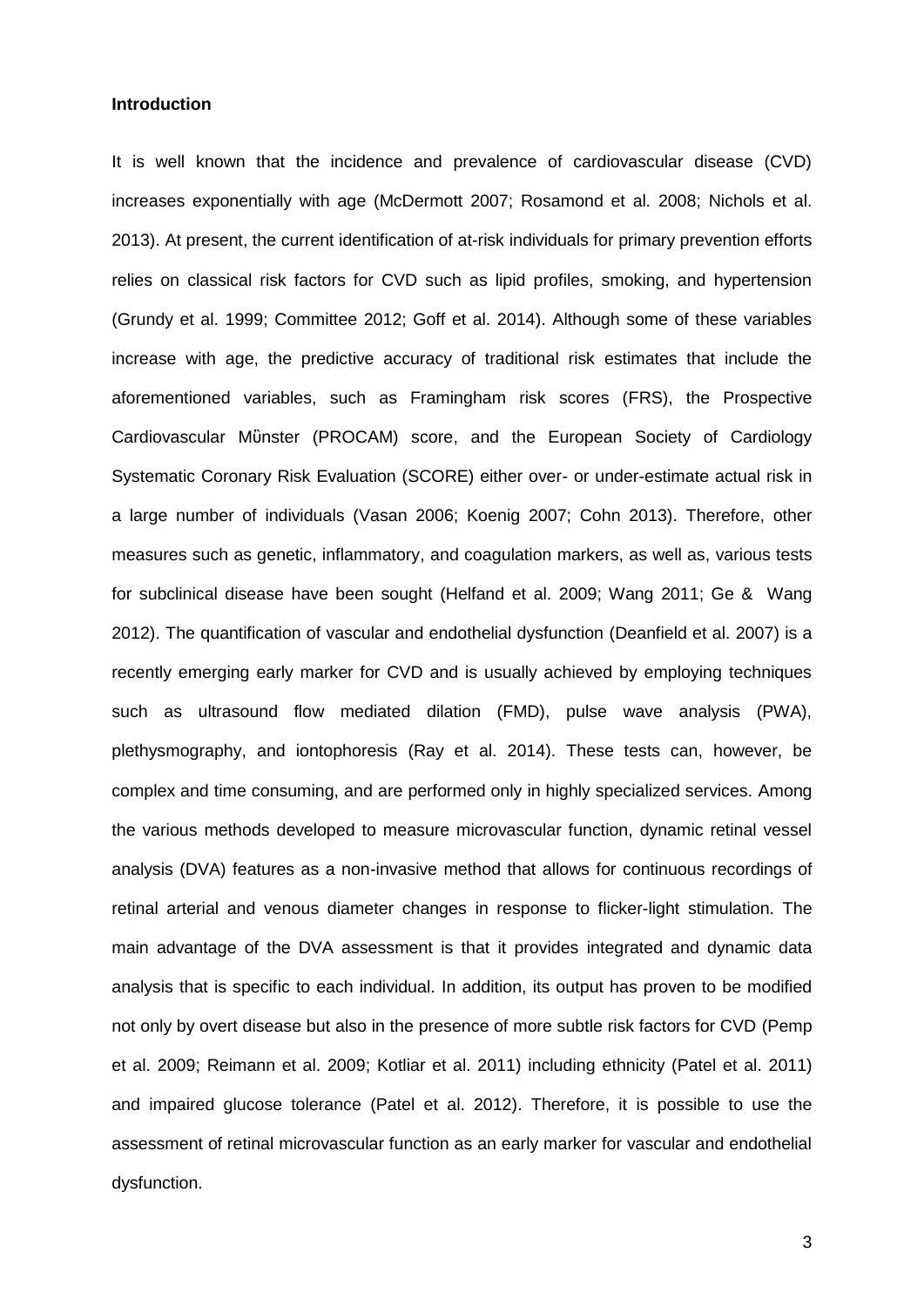Besides pathologies, however, normal ageing as assessed by DVA can also influence retinal microvascular dynamics. Indeed, published data allude to an age-related decrease in retinal arterial response profiles [\(Kotliar et al. 2008\)](#page-15-3), as well as, to a general decline in overall vessel dilation amplitudes during flicker-light stimulation [\(Nagel et al. 2004;](#page-15-4) [Kneser et al.](#page-14-3)  [2009;](#page-14-3) [Gugleta et al. 2013\)](#page-14-4). Nevertheless, a more complex analysis of the dynamics of both vasodilation and vasoconstriction responses, as well as, of the capacity to re-establish a preflicker diameter after the cessation of stress is needed for a better understanding of healthy individual vascular dynamics. Therefore, the present study, using a more detailed approach for the evaluation of retinal vascular function, seeks to characterize the entire retinal microvascular response to flicker provocation in individuals with low cardiovascular risk belonging to various age groups.

### **Methods**

### *Study participants*

Community-dwelling volunteers (aged above 18 years) were recruited through local advertisements at the Vascular Research Laboratory and Health Clinics at Aston University (Birmingham, UK). Ethical approval for the study was received from the relevant local and institutional ethics committees. Written informed consent was received from all participants prior to study enrolment and all study procedures were designed and conducted in accordance with the tenets of the Declaration of Helsinki.

Study exclusion criteria were defined as a history or current diagnosis of cardiovascular or cerebrovascular disease including coronary artery disease, heart failure, arrhythmia, stroke, transient ischemic attacks, peripheral vascular disease, as well as, smoking, hypertension, diabetes, and or severe dyslipidaemia (defined as plasma triglyceride levels above 6 mmol/L or cholesterol levels above 7 mmol/L). The use of vasoactive medications such as dietary supplements containing vitamins or antioxidants and bronchodilators also served as exclusion criteria. In addition, participants with elevated intraocular pressures (IOP > 21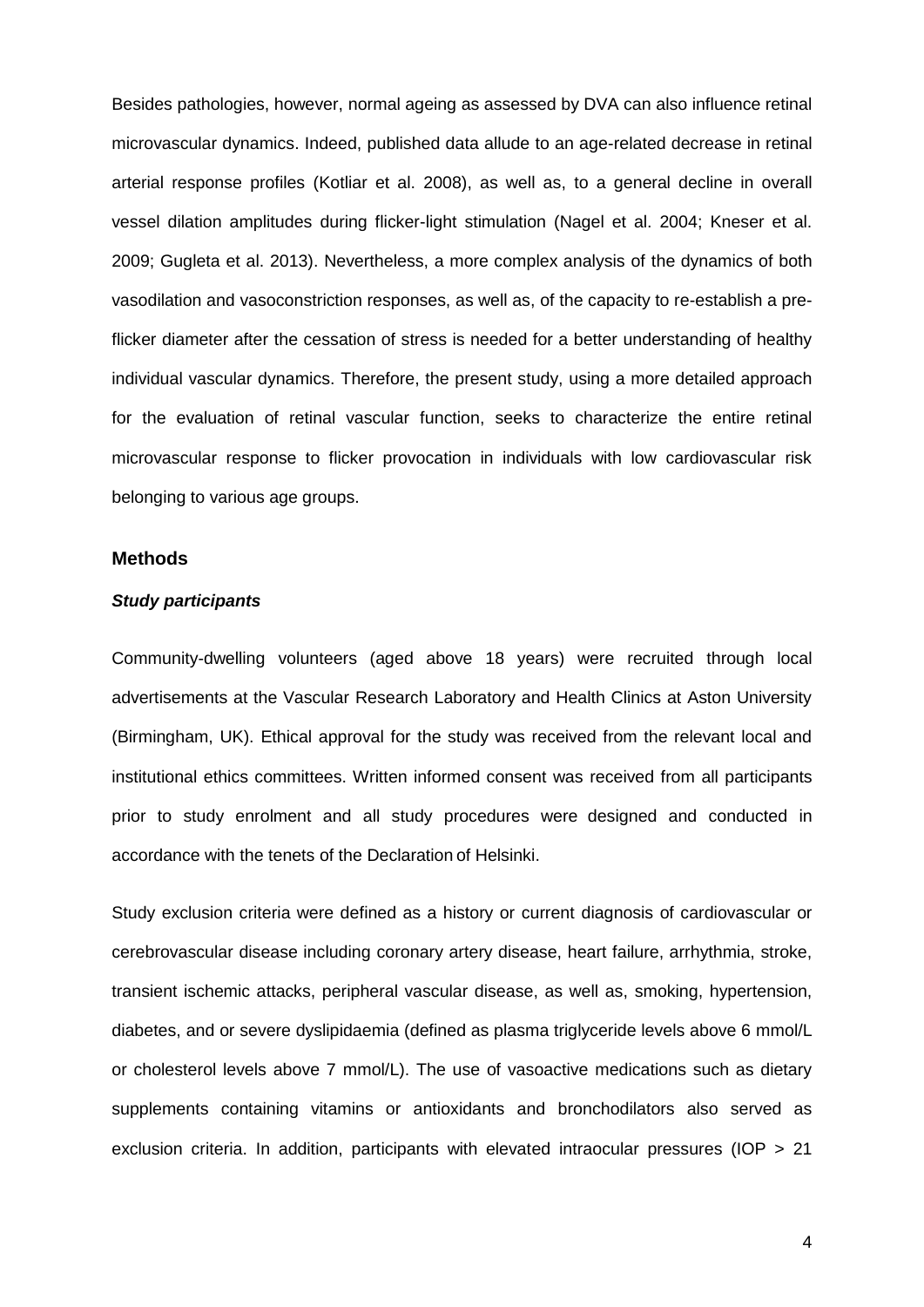mmHg), retinal disease, intraocular surgery, neuro-ophthalmic disease, cataract or other media opacities that may affect the ocular vascular system or prevent retinal vascular examination were also excluded from the study.

### *General investigations*

All study-related measurements were performed between 8 and 11 AM following a 12-hour overnight fast, which included refraining from alcohol or caffeine.

Standard anthropometric measures of height and weight were recorded to determine body mass index (BMI = weight/height<sup>2</sup>). Systolic blood pressure (SBP), diastolic blood pressure (DBP), and heart rate (HR) were measured using an automatic BP monitor (UA-767; A&D Instruments Ltd, UK) to determine mean arterial pressure (MAP = 2/3 DBP + 1/3 SBP). IOP readings were obtained using non-contact tonometry (Puls*air*; Keeler Ltd, UK) to determine ocular perfusion pressure (OPP = 2/3 MAP – IOP).

In addition, blood and plasma samples drawn from the antecubital fossa vein were assessed immediately for fasting glucose (GLUC), triglycerides (TG), total cholesterol (CHOL), and high-density lipoprotein cholesterol (HDL-c) using the Reflotron Desktop Analyzer (Roche Diagnostics, UK). Low-density lipoprotein cholesterol (LDL-c) values were calculated as per the Friedewald equation [\(Friedewald et al. 1972\)](#page-13-5).

### *Framingham risk score (FRS)*

The FRS is a widely used gender-specific algorithm originally developed to estimate CVD risk [\(Wilson et al. 1987\)](#page-18-0). In the present study FRS was calculated using the current version of the FRS published by an expert panel of the National Heart, Lung and Blood Institute (NHLBI) [\(2002\)](#page-15-5) and is based on risk factors such as age, gender, CHOL, HDL-c, SBP, treatment for hypertension, smoking status, and diabetes. Risk factors such as age, treatment for hypertension, smoking status and diabetes were identified from self-report questionnaires and CHOL, HDL-c, and SBP values were as those determined on the day of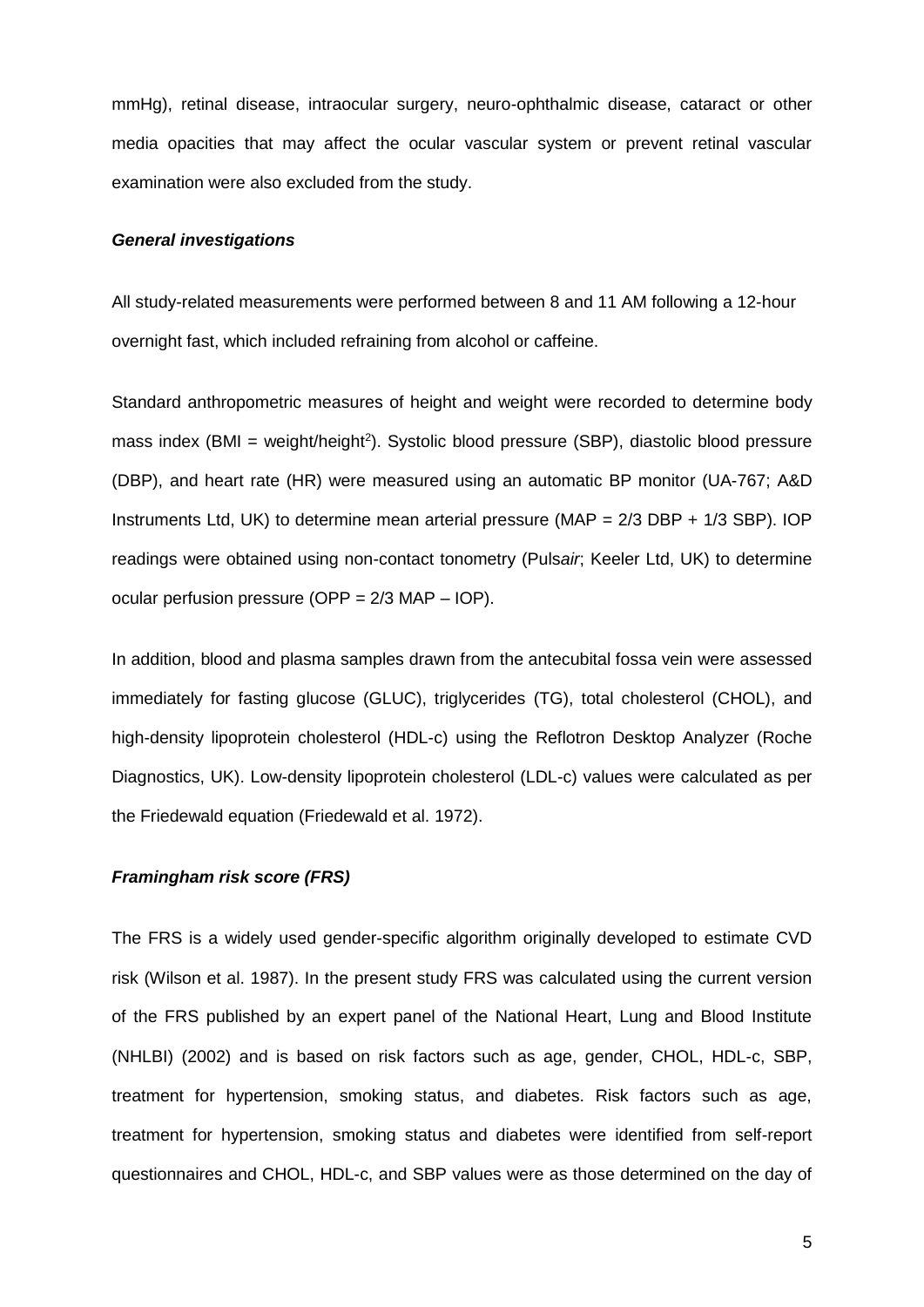study assessment. The scoring algorithm is based on gender-specific points assigned for each risk factor variable that can be determined using FRS tables i.e. point scores by age group; age group and total CHOL; age group and smoking status; HDL-c level; SBP and treatment status. Ten-year risk percentage is then calculated by total points (1 point, 6%; 2 points, 8%; 3 points, 10%; 4 points, 12%; 5 points, 16%; 6 points, 20%; 7 points, 25%; 10 points or more, > 30%). Absolute CVD risk percentage over 10 years was classified as low risk (< 10%), intermediate risk (10-20%), and high risk (> 20%) [\(Ford et al. 2004\)](#page-13-6).

### *Carotid intima-media thickness (c-IMT)*

Intima-media thickness measurements of the left and right common carotid arteries were obtained for all participants as described previously [\(Seshadri et al. 2015\)](#page-17-3), and in accordance with an already published protocol [\(Salonen et al. 1991\)](#page-17-4).

### *Pulse-wave analysis (PWA)*

Arterial stiffness was assessed by PWA using the validated SphygmoCor device according to an already published protocol [\(O'Rourke et al. 2001\)](#page-16-5), and as detailed previously [\(Mroczkowska et al. 2012\)](#page-15-6). The augmentation index (AIx) value calculated by the device software was used as a measure of arterial stiffness [\(Wilkinson et al. 1998\)](#page-17-5).

### *Dynamic retinal vessel analysis (DVA)*

Retinal vessel reactivity was measured with the dynamic retinal vessel analyser (IMEDOS GmbH, Germany) using a previously published protocol [\(Nagel et al. 2006\)](#page-15-7). All measurements were performed in a quiet, temperature-controlled room (22°C) following full pupil dilation with 1% Tropicamide (Chauvin Pharmaceuticals Ltd, UK). For all participants, measurements were conducted in one unselected eye. A visual fixation target was used to control eye movements and to position the region of interest at the centre of the fundus image. Within this region, a segment approximately 0.5 to 1 mm and 1 to 2 disc diameters from the optic nerve head was selected for continual diameter recording, for both the inferior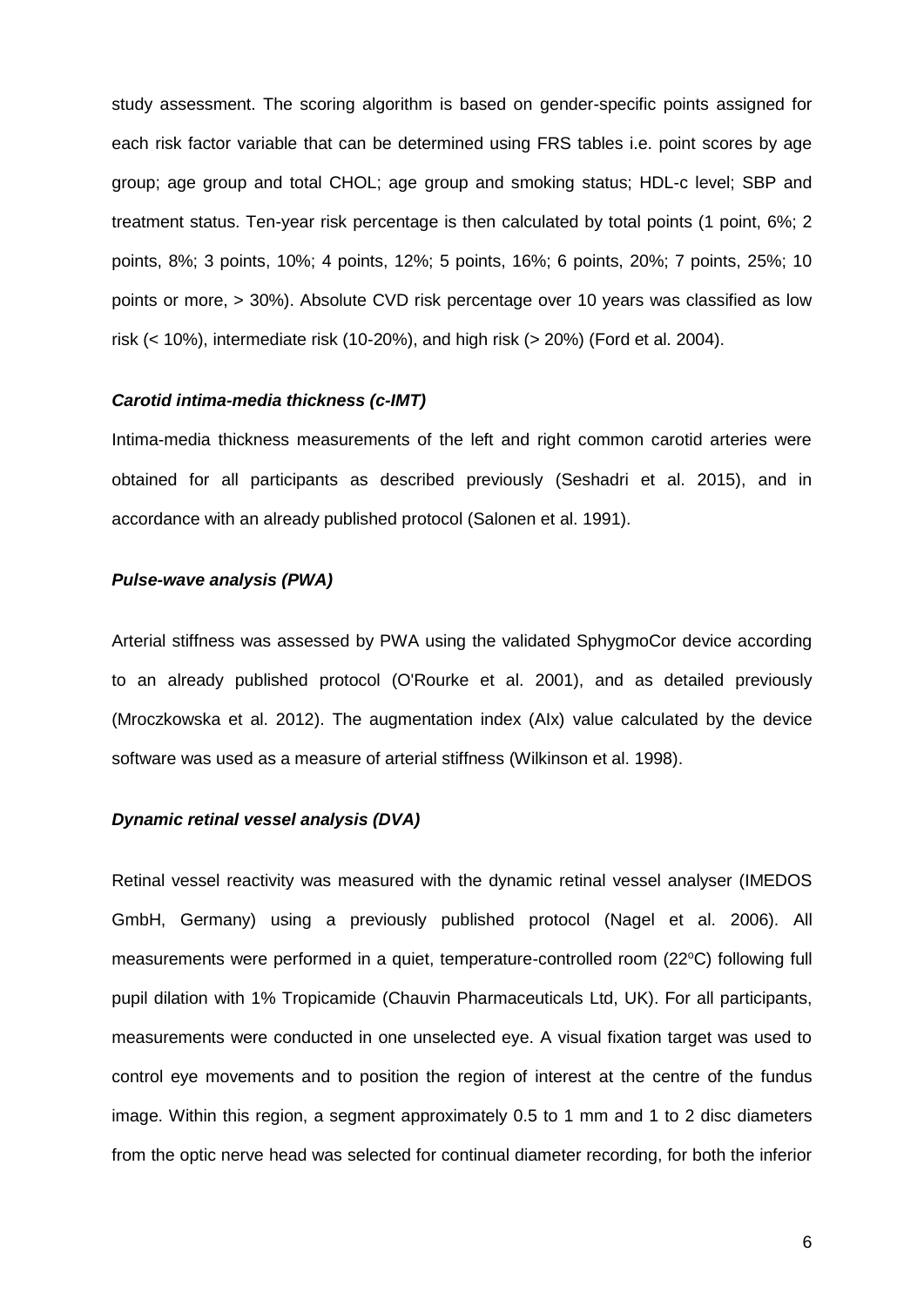temporal retinal artery and retinal vein. The automated 350-second flicker stimulation protocol included a 50-second baseline diameter measurement (under still illumination 25 Hz) followed by three successive cycles of flicker stimulation (opto-electronically generated at 12.5 Hz) distinguished as 20 seconds of stimulus interrupted by an 80-second recovery period. The dynamic nature of the vessel response profile was further explored by extracting the raw response data and applying a statistical polynomial regression algorithm (MATLAB; Mathworks, MA) [\(Mroczkowska et al. 2012\)](#page-15-6). The following vessel reactivity and time course parameters, were determined for each flicker cycle and then averaged over the three cycles, with the artery and vein regarded separately: the average baseline diameter and range of maximum and minimum baseline vessel diameters (baseline diameter fluctuation, BDF); the maximum vessel dilation diameter during flicker stimulation expressed as a percentage change relative to baseline diameter (MD%) and the time taken in seconds to reach the maximum diameter (tMD); the maximum vessel constriction diameter during the post-flicker recovery period expressed as a percentage change relative to baseline diameter (MC%) and the time taken in seconds to reach the maximum vessel constriction diameter (tMC); the overall dilation amplitude (DA) calculated as the difference between MD and MC; and the baseline-corrected flicker response (BCFR) used to describe the overall dilation amplitude after normalizing for fluctuations in baseline diameters (DA-BDF). In addition, the arterial (A) and venous (V) dilation slopes (Slope<sub>AD/VD</sub> = (MD-baseline diameter)/tMD) and constriction slopes (Slope $_{AC/VC}$  = (MC-MD)/tMC) were also calculated.

### *Statistical Analysis*

All data are reported as mean (SD) unless otherwise indicated. The Shapiro-Wilk test was used to determine the distribution of the data. Univariate associations were determined using Pearson's (normally distributed data) or Spearman's method (non-normally distributed data), and forward stepwise regression analyses were performed to test the influences of BMI, BP, circulating markers, c-IMT, and AIx on the measured variables. Differences between groups were subsequently assessed using one-way analysis of variance (ANOVA) or analysis of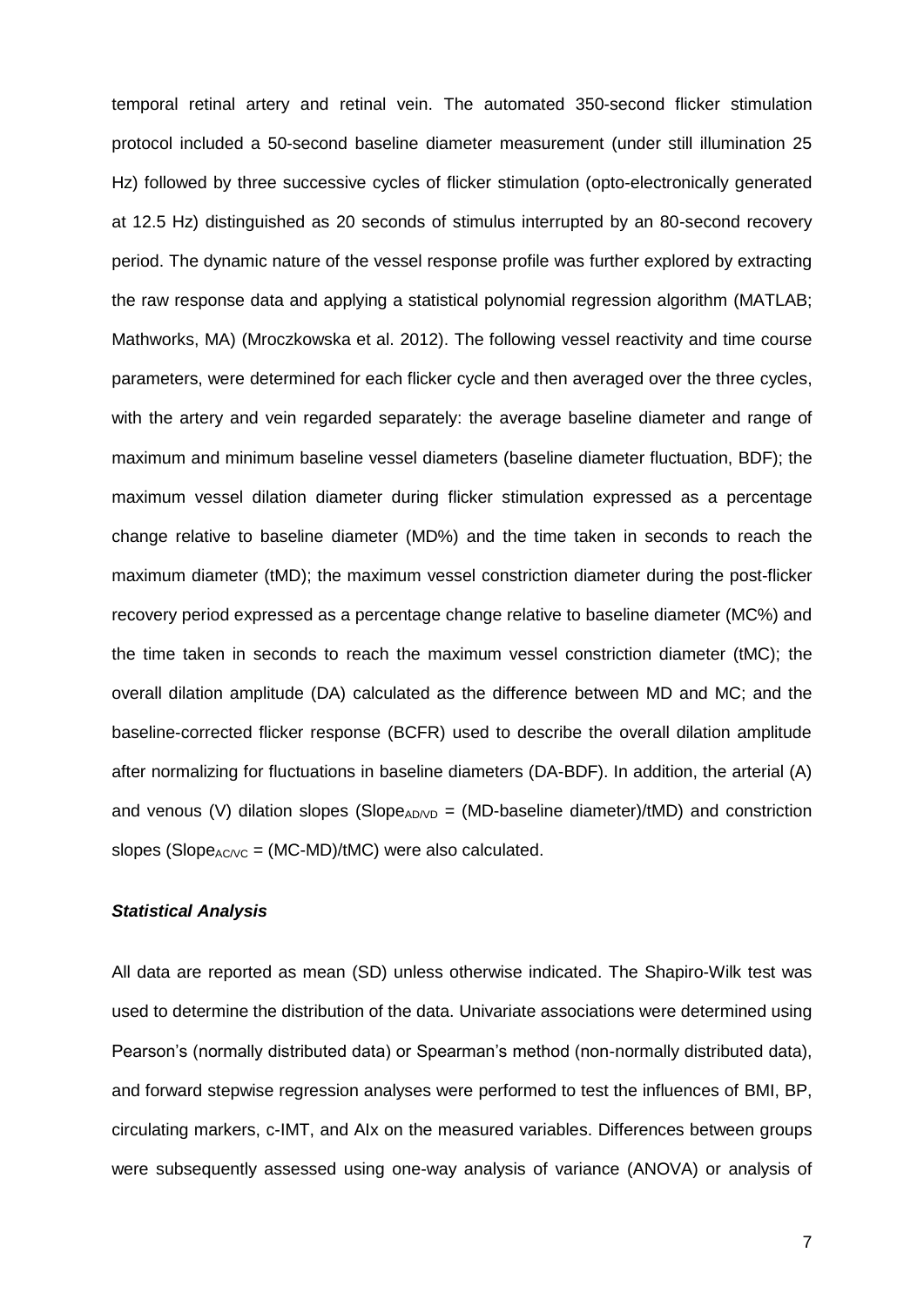covariance (ANCOVA), followed by Tukey's post-hoc analysis as appropriate. P-values of less than 0.05 were considered significant, except in certain cases where a stricter p*-*value of less than 0.01 was adopted in order to correct for multiple comparisons. All analyses were performed using the commercially available Statistica® software (StatSoft Inc.; Version 9, Tulsa, OK).

### **Results**

A total of 236 volunteers were initially screened for study inclusion of which 42 individuals were excluded based on having moderate or high FRS (>10%). The remaining 194 participants with low FRS (<10%) were included in the final analysis and classified into one of three age groups (Group 1: 19 to 30yrs; Group 2: 31 to 50yrs; Group 3: 51 to 70yrs). The number of participants in each group was similar (Group 1: 57; Group 2; 75; Group 3; 62, Chi-square test:  $p = 0.295$ ), as was the distribution of male (M) and female (F) participants within each group (Group 1:  $M = 27$ ,  $F = 30$ ; Group 2:  $M = 42$ ,  $F = 33$ ; Group 3:  $M = 33$ ,  $F =$ 29, Chi-square test  $p = 0.612$ ).

### *Clinical characteristics*

Table 1 summarizes the clinical characteristics of the study population. There was a significant difference between groups in age ( $p < 0.001$ ), BMI ( $p = 0.002$ ), SBP ( $p = 0.002$ ), DBP (p = 0.001), HR (p < 0.001), MAP (p = 0.001), IOP (p < 0.001), CHOL (p = 0.002), HDLc (p = 0.007), LDL-c (p < 0.001), FRS (p < 0.001), c-IMT scores (p < 0.001), and AIx (p < 0.001), but not in OPP ( $p = 0.089$ ), GLUC ( $p = 0.102$ ), or TG levels ( $p = 0.161$ ). Post-hoc comparisons revealed that FRS and c-IMT scores significantly increased with age, with each group differing significantly from the other (all  $p < 0.001$ ). In addition, in comparison to the youngest group BMI, DBP, IOP, and LDL-c were higher in the middle-aged ( $p = 0.023$ ,  $p =$ 0.013,  $p = 0.019$ , and  $p = 0.006$ , respectively) and older ( $p = 0.002$ ,  $p = 0.001$ ,  $p < 0.001$ , and  $p = 0.001$ , respectively) groups. SBP and Alx were also higher in the oldest group compared to the youngest ( $p = 0.009$ ; and  $p < 0.001$ , respectively) and middle-aged groups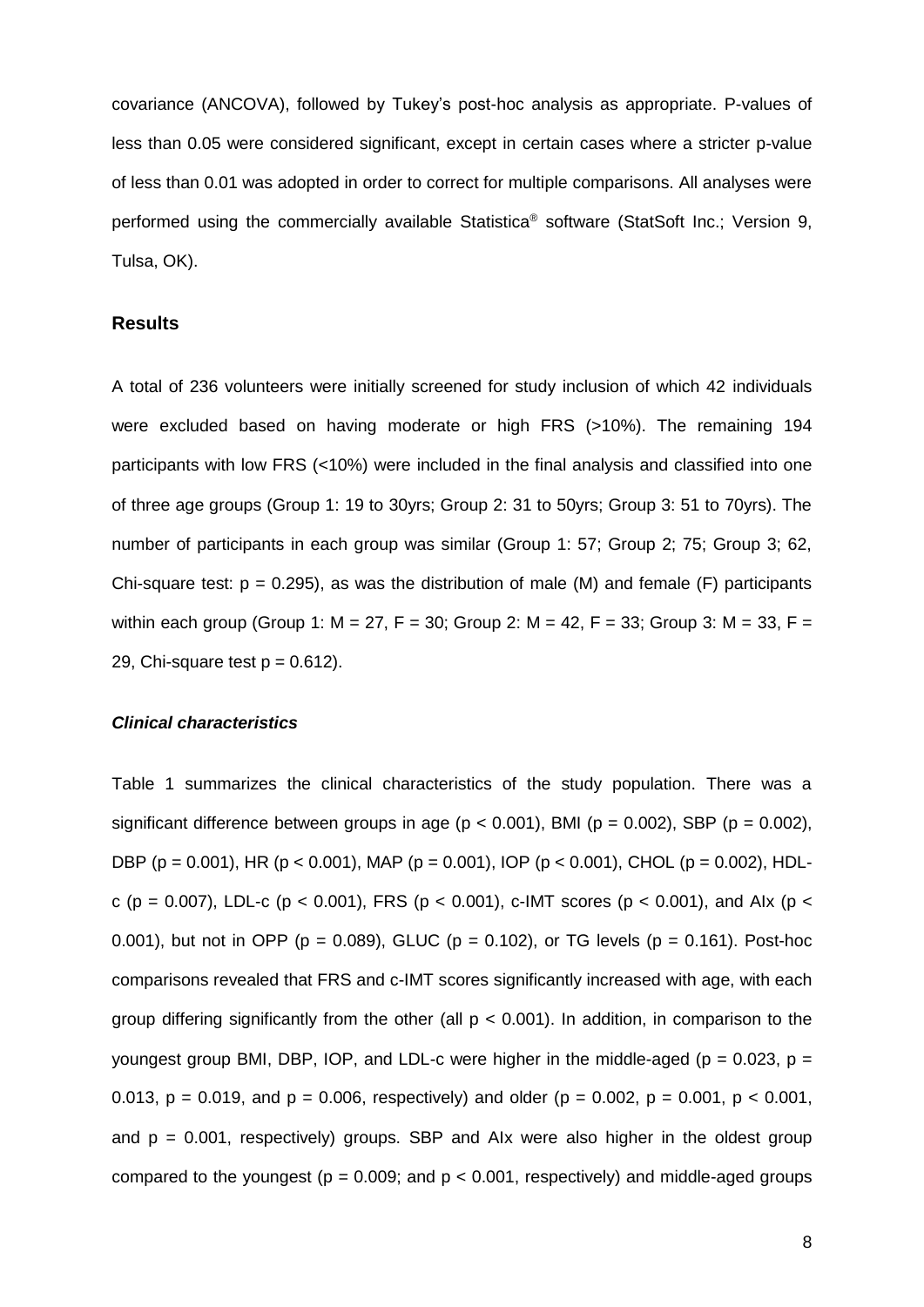$(p = 0.003;$  and  $p = 0.010$ , respectively). Finally, with regards to HR, MAP, CHOL and HDLc, the middle-aged group did not differ significantly from the youngest or oldest group (all p > 0.05), however, HR ( $p < 0.001$ ) and HDL-c ( $p = 0.009$ ) were lower, and MAP ( $p < 0.001$ ) and CHOL ( $p = 0.001$ ) were higher in the oldest age group in comparison to the youngest group.

### *Retinal vessel diameter*

Group differences in flicker-induced retinal arterial and venous diameter changes (DVA) are summarized in Table 2. All reported values are based on data averaged across the three flicker cycles, with the artery and vein regarded separately.

### *Arterial response*

After controlling for influential covariates identified in multivariate analysis, there were no significant group differences in baseline diameter, BDF, BCFR, MD%, tMD, tMC, and Slope<sub>AD</sub>, (all ANCOVA  $p > 0.01$ . Table 2). There were, however, significant group differences in arterial DA ( $p = 0.003$ ), MC% ( $p < 0.001$ ) and Slope<sub>AC</sub> ( $p < 0.001$ ) (Table 2). Post-hoc comparisons showed DA and MC% to be significantly decreased in the oldest age group compared to the middle-aged ( $p = 0.028$ ;  $p = 0.021$ , respectively) and youngest groups ( $p =$ 0.003; p = 0.026, respectively). Additionally, Slope<sub>AC</sub> was decreased in the oldest age group compared to the youngest group ( $p = 0.027$ ), with the middle-aged group not differing significantly from the youngest ( $p = 0.525$ ) or oldest groups ( $p = 0.216$ ) (Figure 1A).

### *Venous Response*

There was an overall significant difference in venous MC% across groups (ANOVA  $p =$ 0.002) with post-hoc comparisons showing MC% to be similarly decreased in the middleaged ( $p = 0.015$ ) and older ( $p = 0.010$ ) groups in comparison to the youngest group (Figure 1B). After controlling for influential covariates no significant group differences in any of the other measured venous DVA parameters were identified (ANCOVA, all p > 0.05, Table 2).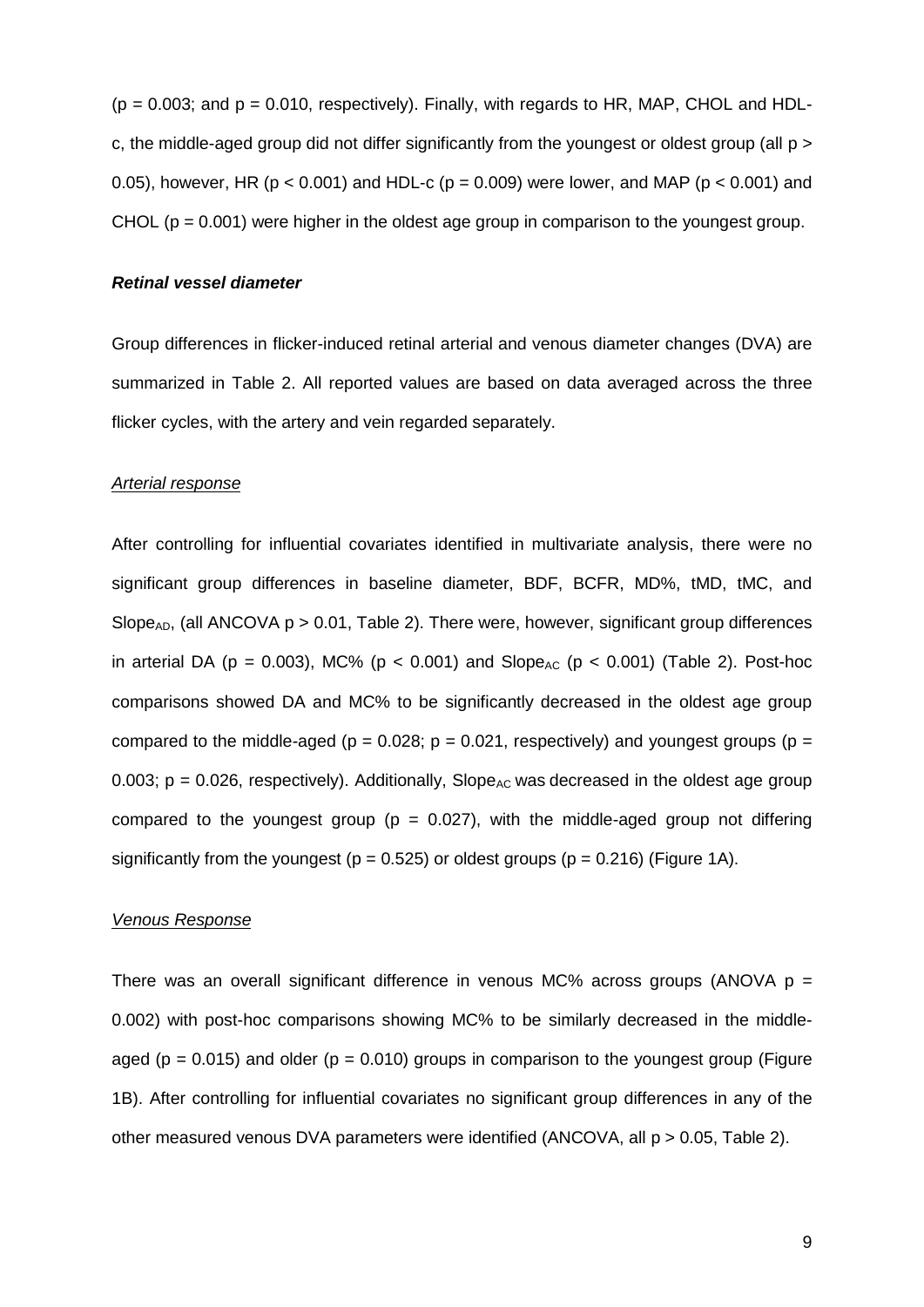#### *Gender comparisons*

Arterial MD% was significantly higher in men compared to women with regards to the study population as a whole (M:  $4.42 \pm 2.51$  vs. F:  $3.84 \pm 2.27$ , p = 0.011, Figure 2). Within-group gender comparisons in the measured retinal arterial DVA parameters are displayed in Table 3. Arterial DA ( $p = 0.007$ ) and MD% ( $p < 0.001$ ) were significantly higher in men compared to women belonging to the youngest age group (Figure 3, Table 3) but not between men and women in the middle-aged and oldest groups (all  $p > 0.01$ ). There were, no significant differences between men and women in any of the other measured arterial DVA parameters for the study population or within groups (all  $p > 0.01$ . Table 3). There were also no significant gender differences in any of the measured venous DVA parameters (all  $p > 0.01$ , data not shown).

### **Discussion**

In the present study we used a specific computational model to evaluate the entire dynamic response of retinal microvessels after flicker stimulation in a sample of individuals with low CVD risk belonging to various age groups. Our results show that independent of systemic influences, older healthy individuals displayed abnormal dilatory and constrictory responses to flicker-light stimulation in retinal arteries and veins. Additionally, in younger individuals, gender had an influence on retinal arterial dilation. This effect was, however, lost in the middle-aged and oldest groups.

It is known that decreased vessel distensibility and focal narrowing occur in ageing vessels independently of other arteriosclerotic risk factors such as hypertension [\(Van Bortel & Spek](#page-17-6)  [1998;](#page-17-6) [Hubbard et al. 1999;](#page-14-5) [Wong et al. 2003\)](#page-18-1). Despite various adaptations to vascular structural remodelling and changes in viscoelastic properties that occur with ageing, there could still be individual limitations in functional vascular reserves that may only be evident as responses to provocative stressors. In line with previous research [\(Nagel et al. 2004;](#page-15-4) [Kneser](#page-14-3)  [et al. 2009\)](#page-14-3), this study shows an age-related decline in retinal vasoregulative capacity in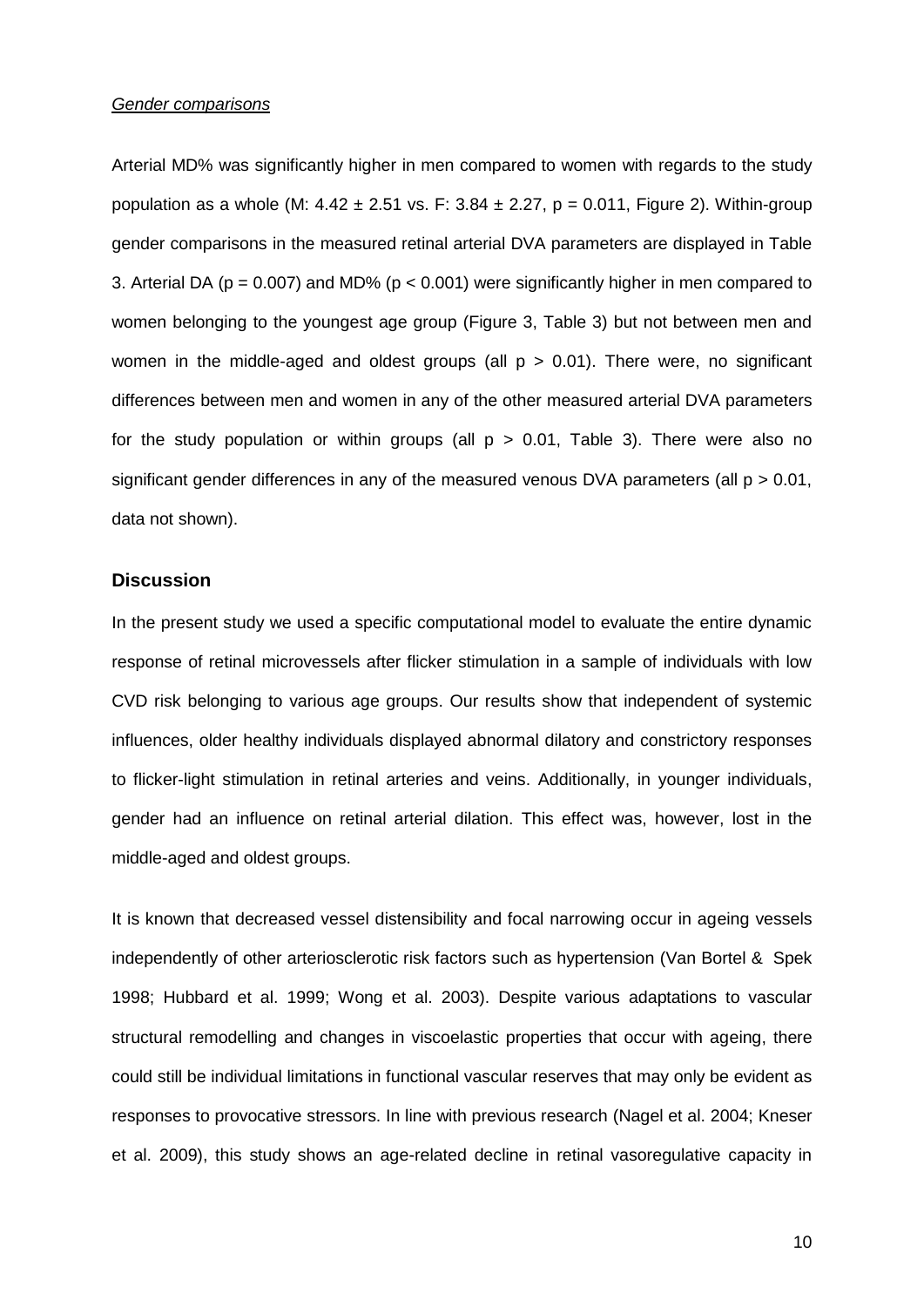both dilatory and constrictory phases that was independent of any systemic influences. It was previously hypothesized that in ageing vessels this vascular adaptive response may be attributed to a re-setting of vessels' average working points within which the points of maximum dilation and constriction tend to occur [\(Kneser et al. 2009\)](#page-14-3). The cause of this shift in vessel behaviour remains unclear; however, a possible contender is a high level of oxidative stress that occurs with ageing and is a known cause of senescent endothelial dysfunction [\(Heo et al. 2011\)](#page-14-6). Indeed, we have already demonstrated that in otherwise healthy individuals with low to moderate cardiovascular risk, retinal microvascular dilation and constriction responses to stress levels are influenced by systemic antioxidant capacity [\(Seshadri et al. 2015\)](#page-17-3). Although the levels of antioxidant molecules were not determined in this study, it can be hypothesized that similar interactions take place in individuals with similar CVD risk.

Other factors such as age-related vascular stiffness can also be involved. An understanding of microcirculatory responses with regards to systemic haemodynamic parameters is important as the combination of age-related arterial stiffening and ensuing hypertension [\(O'Rourke 2007\)](#page-16-6) can offset the stiffness gradient between the heart and periphery and augment pressure pulsatility penetrating into the microvasculature. Indeed, in our study groups the AIx, a measure of peripheral arterial stiffness, was higher in the older group than in middle-aged or younger individuals. In normal microvessels, low resistance protects them from intense pulsations and flow fluctuations, nevertheless, it is well known that this balance can be modified by age-related stiffening of the vascular wall, resulting in microcirculatory damage [\(Barodka et al. 2011\)](#page-13-7). Although the age-related decline in the retinal vessels' dilation and constriction phases demonstrated in our study occurred independently of systemic factors, it cannot, however, be excluded that local microvascular stiffness played some role in our findings.

In previous studies we have already documented increases in pre-flicker baseline diameter fluctuations [\(Mroczkowska et al. 2013\)](#page-15-8), decreases in the arterial corrected flicker response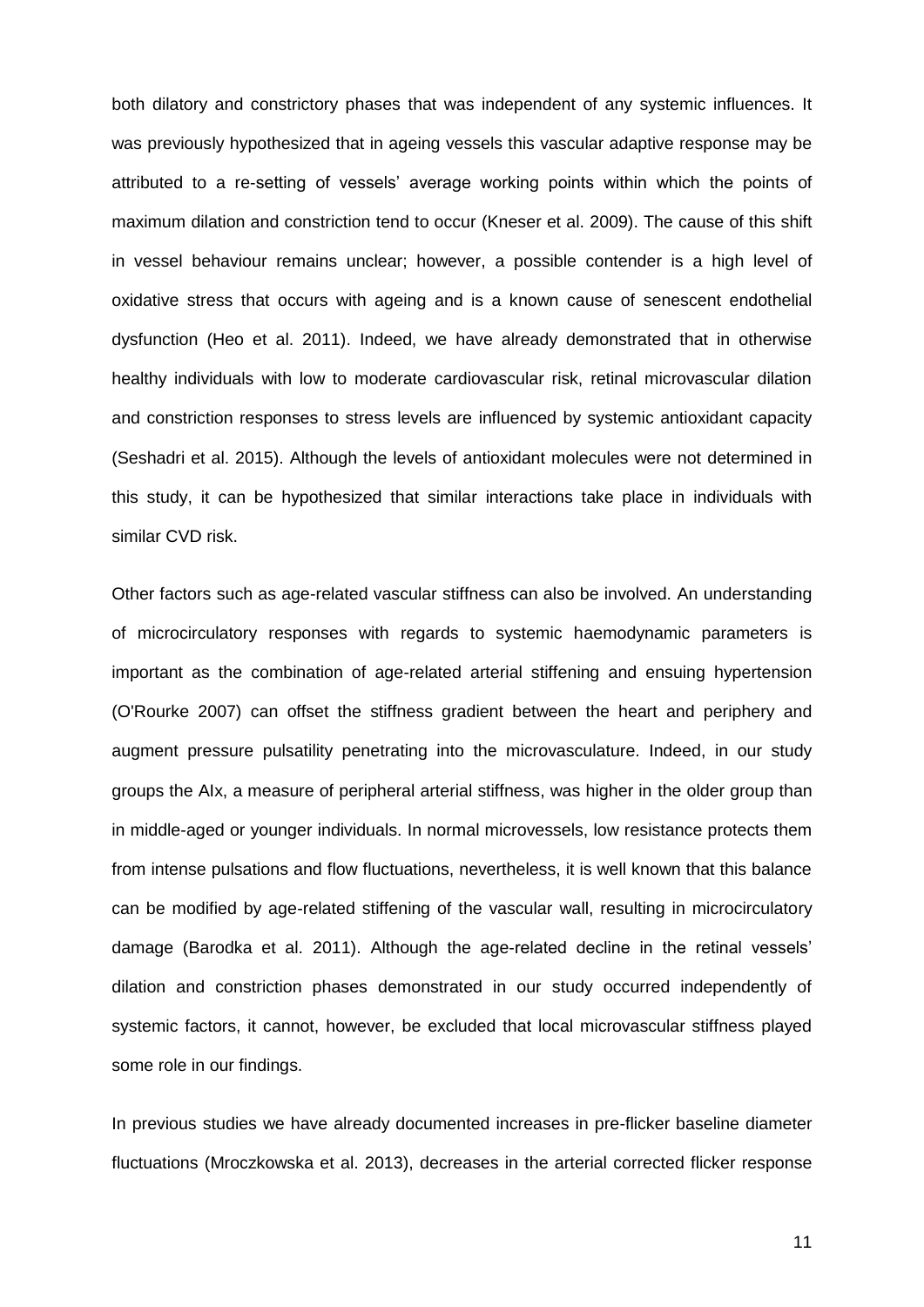[\(Patel et al. 2012\)](#page-16-4) and dilation capacity [\(Qin et al. 2013\)](#page-16-7), as well as, venous dilation capacity [\(Mroczkowska et al. 2012\)](#page-15-6) and enhanced post-flicker vasoconstrictions [\(Mroczkowska et al.](#page-15-6)  [2012;](#page-15-6) [Mroczkowska et al. 2013\)](#page-15-8) in individuals with various levels of cardiovascular risk. In the present study, in a sample with low risk, decreases in the post-flicker constrictory phase of retinal veins were apparent in the middle-aged and older individuals. The role of the venular circulation in CVD has previously received limited attention until unexpected associations implicated retinal venular dilation, rather than arteriolar narrowing, as a stronger predictor of adverse vascular phenomena [\(Wong et al. 2006;](#page-18-2) [Wang et al. 2007;](#page-17-7) [Wong &](#page-18-3)  [Mitchell 2007\)](#page-18-3). These studies have since stimulated an increased interest in retinal venular physiology although it remains unclear whether venous changes detected by the DVA represent separate causal pathways of endothelial dysfunction, or are epiphenomena of the arterial response. In such a context, it could be possible that the observed decrease in postflicker venous diameters returns reflects a compensatory adaptation following sustained arterial dilation during flicker. Further investigation is required to understand the relevance of an impaired venous constriction post-flicker, however, it could be hypothesized that a change in venous caliber associated with either structural or endothelial irregularities could also be used as a marker for ageing and associative cardiovascular risk.

The dynamic behaviour of retinal microvessels also appears to be affected by more than just the ageing functional state of the endothelium. In the present study, gender differences in the retinal vasoregulative response were lost with ageing. Sex hormones influence both vascular tone and blood flow in various organs and tissues, including retinal vessels [\(Ogueta](#page-16-8)  [et al. 1999\)](#page-16-8). Taking into consideration the above, gender differences in vascular tonus and blood flow are to be expected due to changes in hormonal status across the life span of individuals. Indeed, in the present study we have observed an overall gender difference in arterial MD%; however with younger men exhibiting higher MD% values than age-matched women. To our knowledge, this is the first study to observe gender differences in DVA measurements in healthy individuals and as oestrogens upregulate NO production and suppress the effect of vasoconstrictors such as endothelin-1 [\(Kauser & Rubanyi 1997\)](#page-14-7), our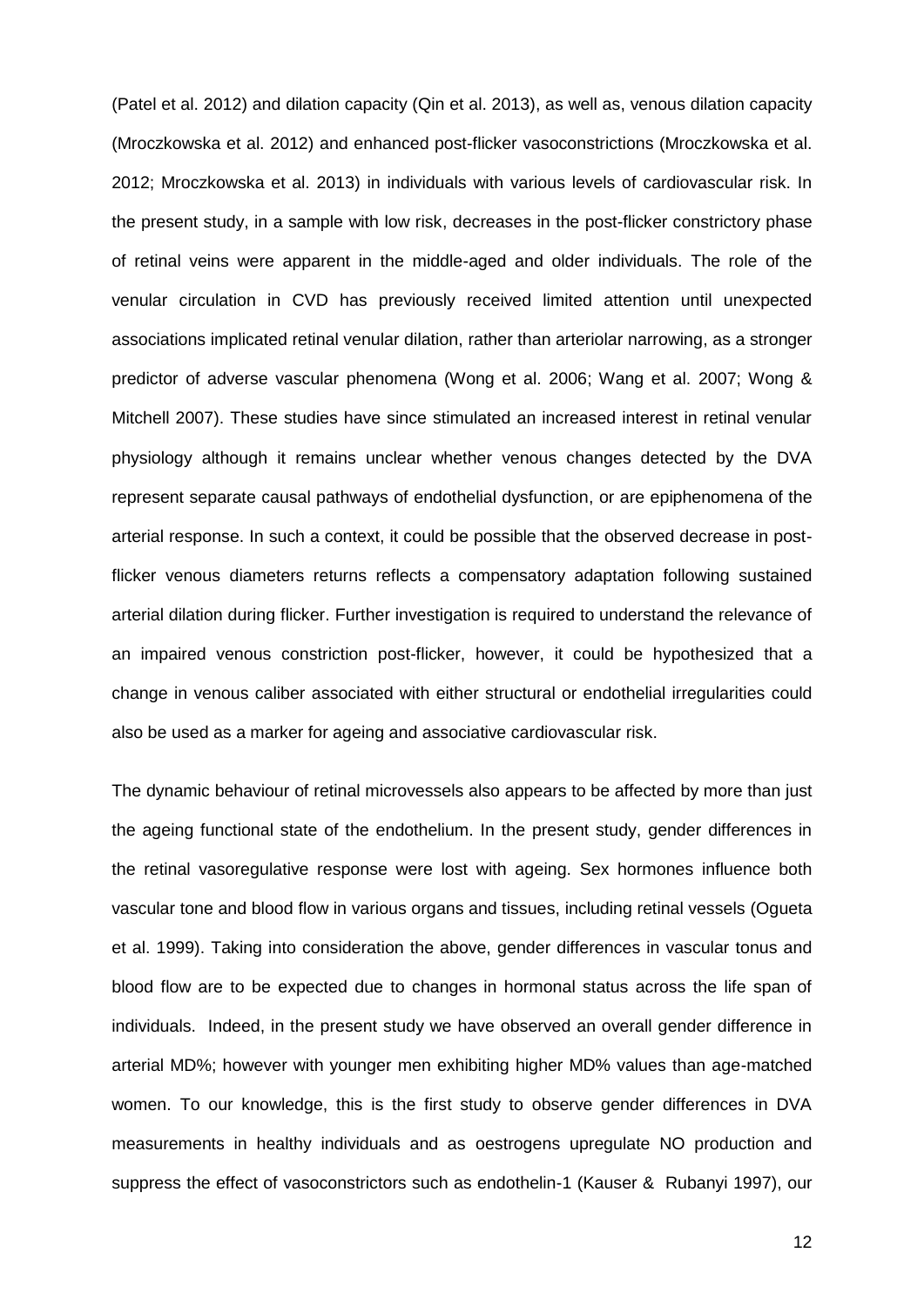results are somewhat unexpected. As the retinal vascular response to flickering light is also a neurovascular coupling driven response [\(Riva et al. 2005\)](#page-17-8) and sex hormones can exert effects on other cells in the neurovascular unit such as neurons and astrocytes [\(Yang et al.](#page-18-4)  [2005\)](#page-18-4), it is possible that the gender differences in flicker-induced retinal diameter changes do not truly match those assessed by other methods that measure resting blood flow and vascular tone. Nevertheless, the expected ageing-related blunt with regards to gender differences in vascular reactivity was still apparent in our results. More work is, however, necessary in order to clarify the mechanism of gender differences in flicker-induced retinal diameter changes as measured by DVA.

### **Conclusion**

In conclusion this study demonstrates that age and gender are variables to be considered when assessing the retinal vascular response to flicker stimulation. In addition, the entire retinal microvascular response to flicker provocation, as well as, the age and gender of each individual should be considered when assessing possible pathological changes associated with vascular disease by means of the DVA.

## **Conflict of Interest**

The authors declare that there are no conflicts of interest.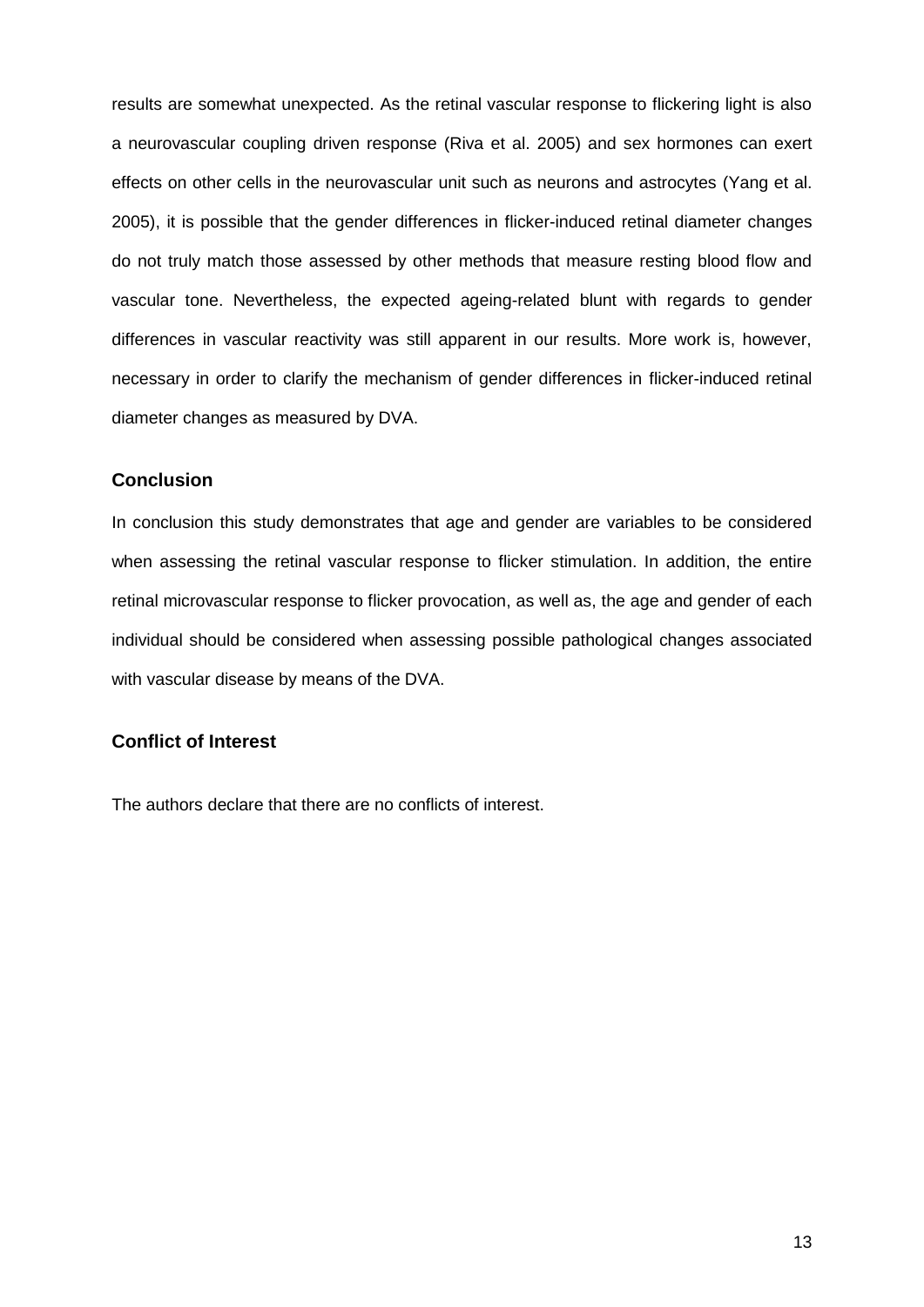### **References**

- <span id="page-13-7"></span>Barodka VM, BL Joshi, DE Berkowitz, CW Hogue, Jr. & D Nyhan (2011): Review article: implications of vascular aging. Anesthesia and analgesia **112**: 1048-1060.
- <span id="page-13-2"></span>Cohn JN (2013): Identifying the risk and preventing the consequences of cardiovascular disease. Heart, lung & circulation **22**: 512-516.
- <span id="page-13-0"></span>Committee UNS (2012): The Handbook for Vascular Risk Assessment, Risk Reduction and Risk Management. Leicester, UK. University of Leicester.
- <span id="page-13-4"></span>Deanfield JE, JP Halcox & TJ Rabelink (2007): Endothelial function and dysfunction: testing and clinical relevance. Circulation **115**: 1285-1295.
- <span id="page-13-6"></span>Ford ES, WH Giles & AH Mokdad (2004): The distribution of 10-Year risk for coronary heart disease among US adults: findings from the National Health and Nutrition Examination Survey III. Journal of the American College of Cardiology **43**: 1791- 1796.
- <span id="page-13-5"></span>Friedewald WT, RI Levy & DS Fredrickson (1972): Estimation of the concentration of lowdensity lipoprotein cholesterol in plasma, without use of the preparative ultracentrifuge. Clinical chemistry **18**: 499-502.
- <span id="page-13-3"></span>Ge Y & TJ Wang (2012): Identifying novel biomarkers for cardiovascular disease risk prediction. Journal of internal medicine **272**: 430-439.
- <span id="page-13-1"></span>Goff DC, Jr., DM Lloyd-Jones, G Bennett, S Coady, RB D'Agostino, R Gibbons, P Greenland, DT Lackland, D Levy, CJ O'Donnell, JG Robinson, JS Schwartz, ST Shero, SC Smith, Jr., P Sorlie, NJ Stone, PW Wilson, HS Jordan, L Nevo, J Wnek, JL Anderson, JL Halperin, NM Albert, B Bozkurt, RG Brindis, LH Curtis, D DeMets, JS Hochman, RJ Kovacs, EM Ohman, SJ Pressler, FW Sellke, WK Shen & GF Tomaselli (2014): 2013 ACC/AHA guideline on the assessment of cardiovascular risk: a report of the American College of Cardiology/American Heart Association Task Force on Practice Guidelines. Circulation **129**: S49-73.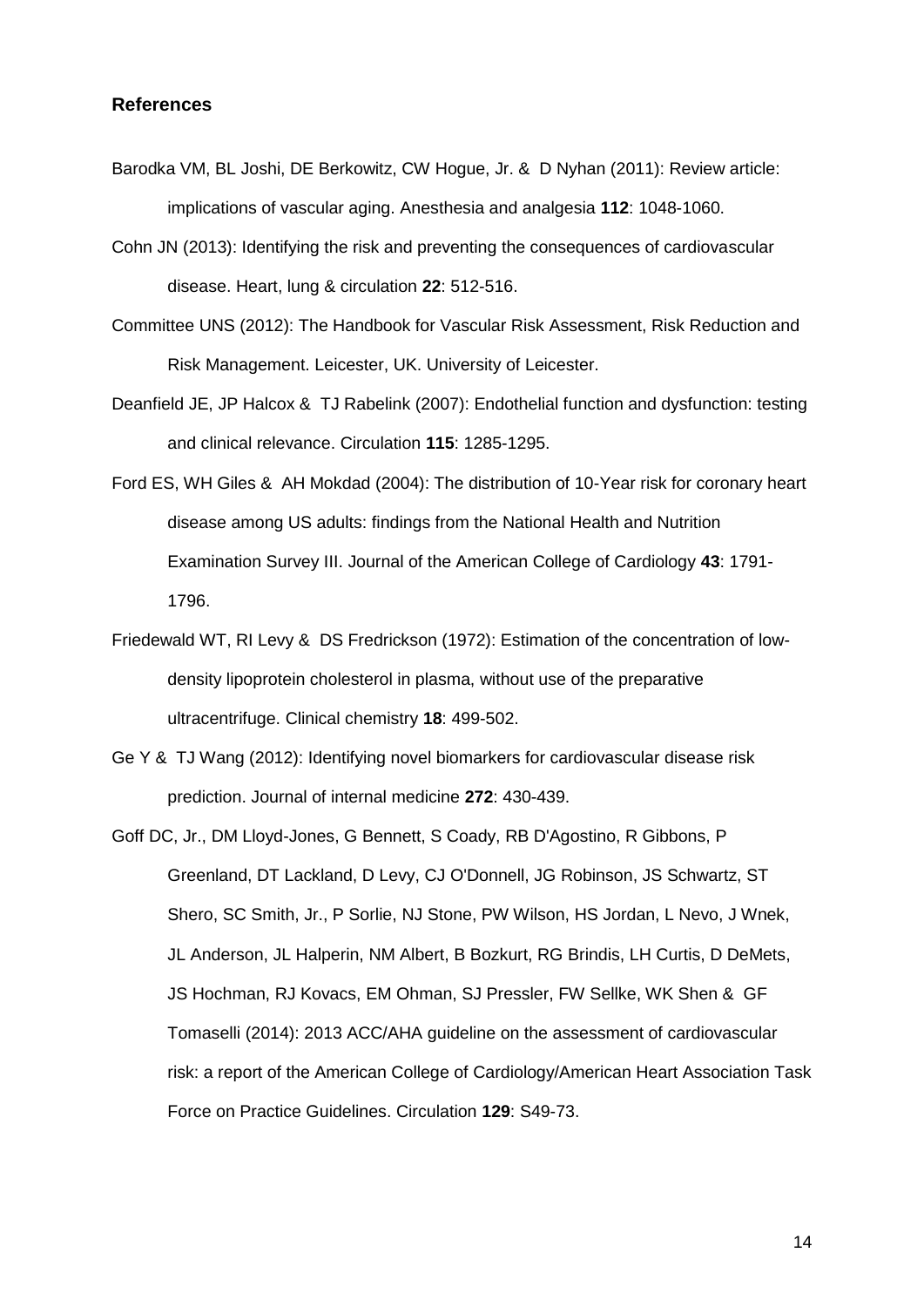- <span id="page-14-0"></span>Grundy SM, R Pasternak, P Greenland, S Smith, Jr. & V Fuster (1999): Assessment of cardiovascular risk by use of multiple-risk-factor assessment equations: a statement for healthcare professionals from the American Heart Association and the American College of Cardiology. Circulation **100**: 1481-1492.
- <span id="page-14-4"></span>Gugleta K, C Turksever, A Polunina & S Orgul (2013): Effect of ageing on the retinal vascular responsiveness to flicker light in glaucoma patients and in ocular hypertension. The British journal of ophthalmology **97**: 848-851.
- <span id="page-14-2"></span>Helfand M, DI Buckley, M Freeman, R Fu, K Rogers, C Fleming & LL Humphrey (2009): Emerging risk factors for coronary heart disease: a summary of systematic reviews conducted for the U.S. Preventive Services Task Force. Annals of internal medicine **151**: 496-507.
- <span id="page-14-6"></span>Heo KS, K Fujiwara & J Abe (2011): Disturbed-flow-mediated vascular reactive oxygen species induce endothelial dysfunction. Circulation journal: official journal of the Japanese Circulation Society **75**: 2722-2730.
- <span id="page-14-5"></span>Hubbard LD, RJ Brothers, WN King, LX Clegg, R Klein, LS Cooper, AR Sharrett, MD Davis & J Cai (1999): Methods for evaluation of retinal microvascular abnormalities associated with hypertension/sclerosis in the Atherosclerosis Risk in Communities Study. Ophthalmology **106**: 2269-2280.
- <span id="page-14-7"></span>Kauser K & GM Rubanyi (1997): Potential cellular signaling mechanisms mediating upregulation of endothelial nitric oxide production by estrogen. Journal of vascular research **34**: 229-236.
- <span id="page-14-3"></span>Kneser M, T Kohlmann, J Pokorny & F Tost (2009): Age related decline of microvascular regulation measured in healthy individuals by retinal dynamic vessel analysis. Medical science monitor: international medical journal of experimental and clinical research **15**: CR436-441.
- <span id="page-14-1"></span>Koenig W (2007): Cardiovascular biomarkers: added value with an integrated approach? Circulation **116**: 3-5.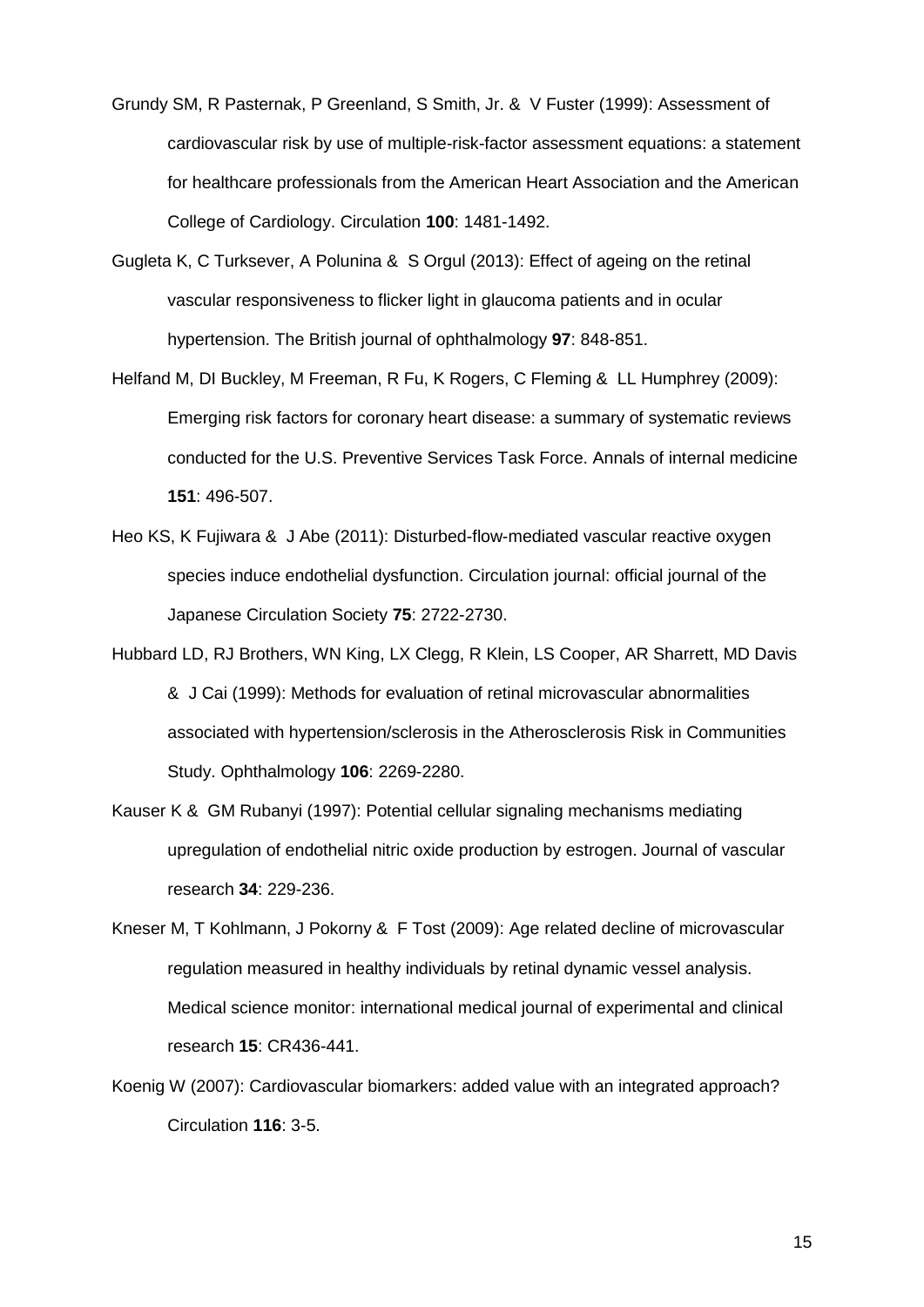- <span id="page-15-2"></span>Kotliar KE, IM Lanzl, A Schmidt-Trucksass, D Sitnikova, M Ali, K Blume, M Halle & H Hanssen (2011): Dynamic retinal vessel response to flicker in obesity: A methodological approach. Microvascular research **81**: 123-128.
- <span id="page-15-3"></span>Kotliar KE, B Mucke, W Vilser, R Schilling & IM Lanzl (2008): Effect of aging on retinal artery blood column diameter measured along the vessel axis. Investigative ophthalmology & visual science **49**: 2094-2102.
- <span id="page-15-0"></span>McDermott MM (2007): The international pandemic of chronic cardiovascular disease. JAMA: the journal of the American Medical Association **297**: 1253-1255.
- <span id="page-15-8"></span>Mroczkowska S, A Benavente-Perez, A Negi, V Sung, SR Patel & D Gherghel (2013): Primary open-angle glaucoma vs normal-tension glaucoma: the vascular perspective. JAMA ophthalmology **131**: 36-43.
- <span id="page-15-6"></span>Mroczkowska S, A Ekart, V Sung, A Negi, L Qin, SR Patel, S Jacob, C Atkins, A Benavente-Perez & D Gherghel (2012): Coexistence of macro- and micro-vascular abnormalities in newly diagnosed normal tension glaucoma patients. Acta ophthalmologica **90**: e553-559.
- <span id="page-15-7"></span>Nagel E, W Vilser, A Fink & T Riemer (2006): [Variance of retinal vessel diameter response to flicker light. A methodical clinical study]. Der Ophthalmologe: Zeitschrift der Deutschen Ophthalmologischen Gesellschaft **103**: 114-119.
- <span id="page-15-4"></span>Nagel E, W Vilser & I Lanzl (2004): Age, blood pressure, and vessel diameter as factors influencing the arterial retinal flicker response. Investigative ophthalmology & visual science **45**: 1486-1492.
- <span id="page-15-5"></span>National Cholesterol Education Program Expert Panel on Detection E & A Treatment of High Blood Cholesterol in (2002): Third Report of the National Cholesterol Education Program (NCEP) Expert Panel on Detection, Evaluation, and Treatment of High Blood Cholesterol in Adults (Adult Treatment Panel III) final report. Circulation **106**: 3143-3421.
- <span id="page-15-1"></span>Nichols M, N Townsend, P Scarborough & M Rayner (2013): European Cardiovascular Disease Statistics 4th edition 2012: EuroHeart II. European heart journal **34**: 3007.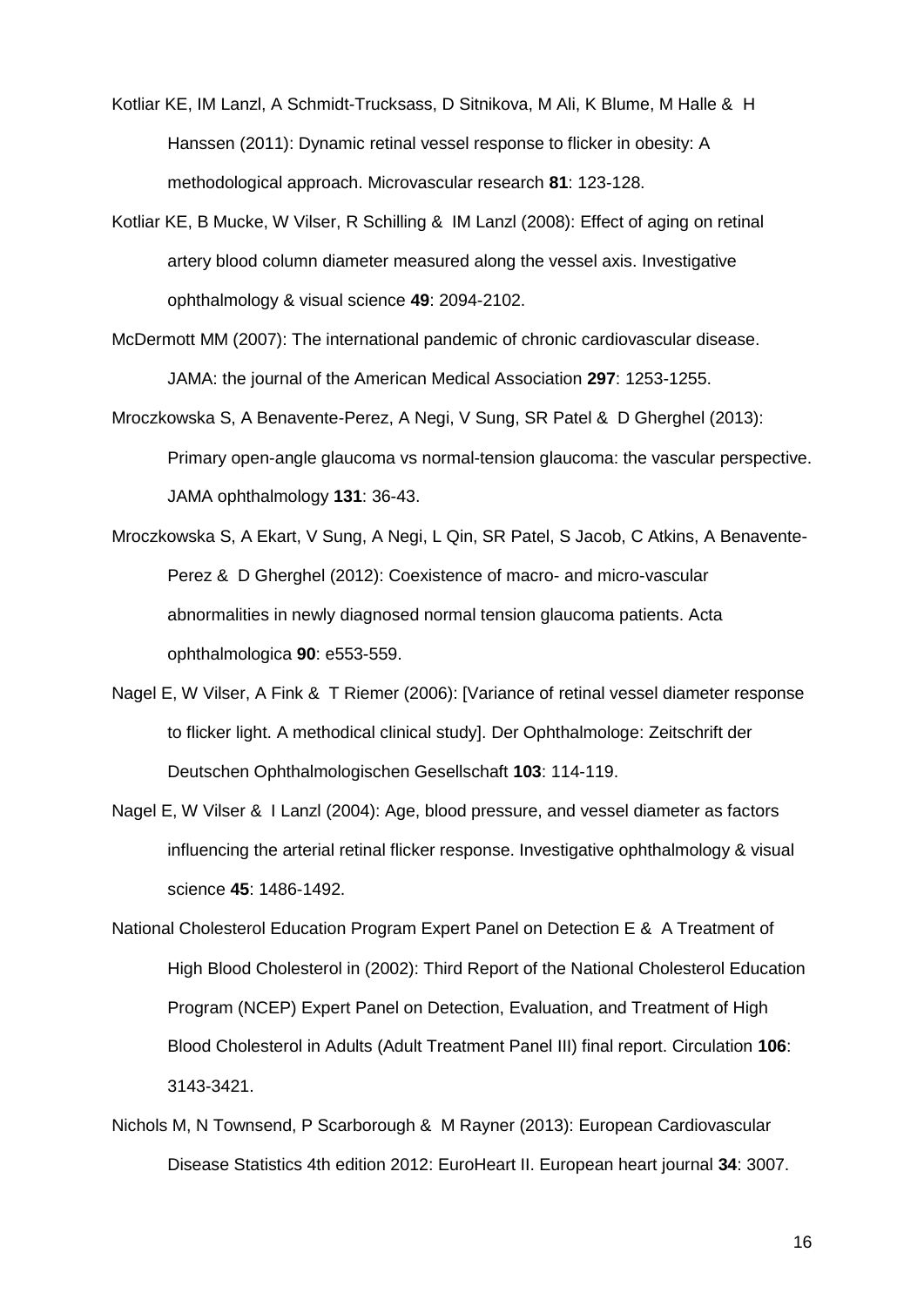- <span id="page-16-6"></span>O'Rourke MF (2007): Arterial aging: pathophysiological principles. Vascular medicine **12**: 329-341.
- <span id="page-16-5"></span>O'Rourke MF, A Pauca & XJ Jiang (2001): Pulse wave analysis. British journal of clinical pharmacology **51**: 507-522.
- <span id="page-16-8"></span>Ogueta SB, SD Schwartz, CK Yamashita & DB Farber (1999): Estrogen receptor in the human eye: influence of gender and age on gene expression. Investigative ophthalmology & visual science **40**: 1906-1911.
- <span id="page-16-4"></span>Patel SR, S Bellary, L Qin, GM Balanos, D McIntyre & D Gherghel (2012): Abnormal retinal vascular reactivity in individuals with impaired glucose tolerance: a preliminary study. Investigative ophthalmology & visual science **53**: 5102-5108.
- <span id="page-16-3"></span>Patel SR, S Bellary, L Qin, PS Gill, S Taheri, R Heitmar, JM Gibson & D Gherghel (2011): Abnormal retinal vascular function and lipid levels in a sample of healthy UK South Asians. The British journal of ophthalmology **95**: 1573-1576.
- <span id="page-16-1"></span>Pemp B, G Weigert, K Karl, U Petzl, M Wolzt, L Schmetterer & G Garhofer (2009): Correlation of flicker-induced and flow-mediated vasodilatation in patients with endothelial dysfunction and healthy volunteers. Diabetes care **32**: 1536-1541.
- <span id="page-16-7"></span>Qin L, SA Mroczkowska, A Ekart, SR Patel, JM Gibson & D Gherghel (2013): Patients with early age-related macular degeneration exhibit signs of macro- and micro-vascular disease and abnormal blood glutathione levels. Graefe's archive for clinical and experimental ophthalmology = Albrecht von Graefes Archiv fur klinische und experimentelle Ophthalmologie.
- <span id="page-16-0"></span>Ray S, C Miglio, T Eden & D Del Rio (2014): Assessment of vascular and endothelial dysfunction in nutritional studies. Nutrition, metabolism, and cardiovascular diseases: NMCD **24**: 940-946.
- <span id="page-16-2"></span>Reimann M, S Prieur, B Lippold, SR Bornstein, H Reichmann, U Julius & T Ziemssen (2009): Retinal vessel analysis in hypercholesterolemic patients before and after LDL apheresis. Atherosclerosis. Supplements **10**: 39-43.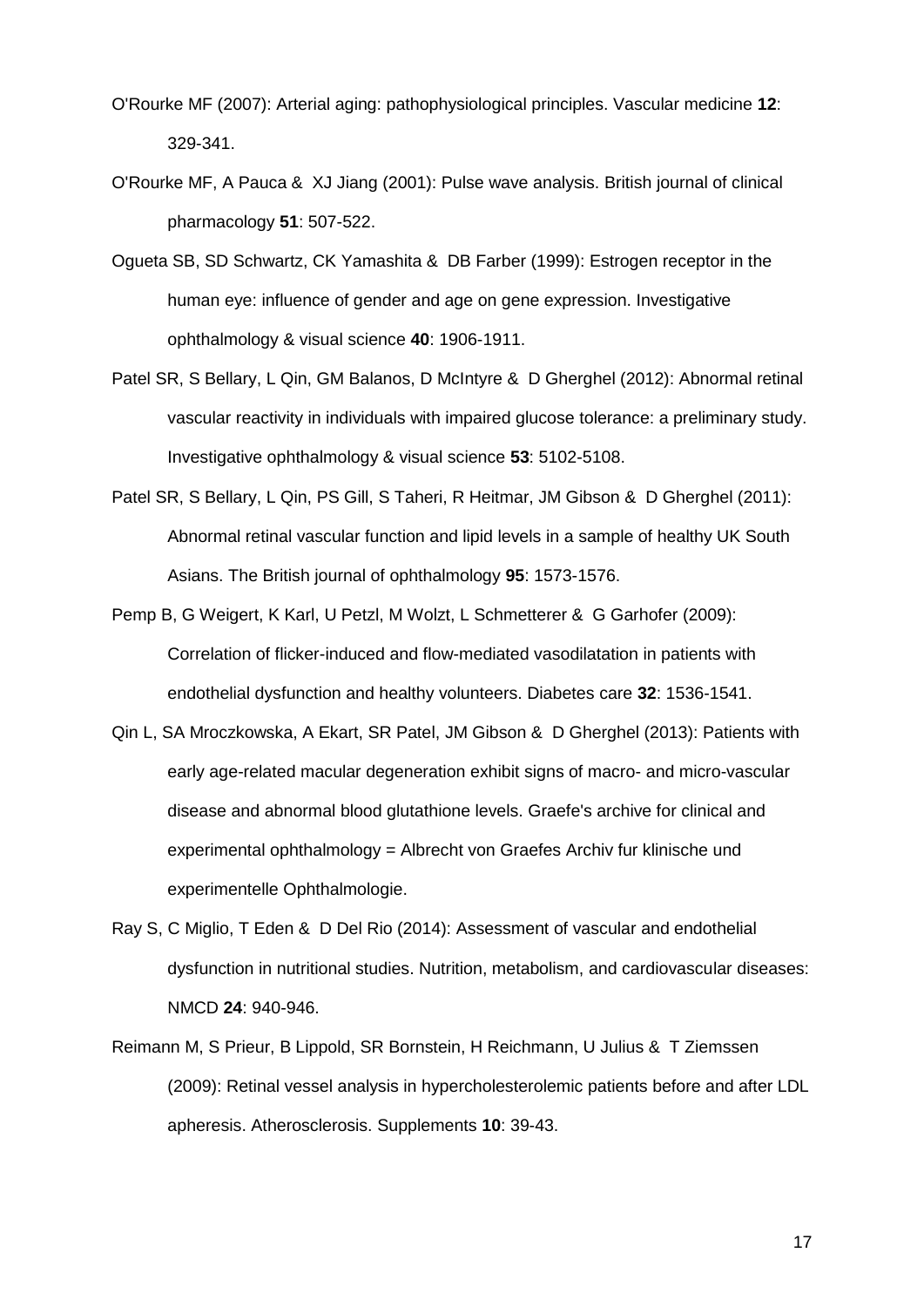- <span id="page-17-8"></span>Riva CE, E Logean & B Falsini (2005): Visually evoked hemodynamical response and assessment of neurovascular coupling in the optic nerve and retina. Progress in retinal and eye research **24**: 183-215.
- <span id="page-17-0"></span>Rosamond W, K Flegal, K Furie, A Go, K Greenlund, N Haase, SM Hailpern, M Ho, V Howard, B Kissela, S Kittner, D Lloyd-Jones, M McDermott, J Meigs, C Moy, G Nichol, C O'Donnell, V Roger, P Sorlie, J Steinberger, T Thom, M Wilson, Y Hong, C American Heart Association Statistics & S Stroke Statistics (2008): Heart disease and stroke statistics-2008 update: a report from the American Heart Association Statistics Committee and Stroke Statistics Subcommittee. Circulation **117**: e25-146.
- <span id="page-17-4"></span>Salonen R, A Haapanen & JT Salonen (1991): Measurement of intima-media thickness of common carotid arteries with high-resolution B-mode ultrasonography: inter- and intra-observer variability. Ultrasound in medicine & biology **17**: 225-230.
- <span id="page-17-3"></span>Seshadri S, S Mroczkowska, L Qin, S Patel, A Ekart & D Gherghel (2015): Systemic circulatory influences on retinal microvascular function in middle-age individuals with low to moderate cardiovascular risk. Acta ophthalmologica **93**: e266-274.
- <span id="page-17-6"></span>Van Bortel LM & JJ Spek (1998): Influence of aging on arterial compliance. Journal of human hypertension **12**: 583-586.
- <span id="page-17-1"></span>Vasan RS (2006): Biomarkers of cardiovascular disease: molecular basis and practical considerations. Circulation **113**: 2335-2362.
- <span id="page-17-7"></span>Wang JJ, G Liew, R Klein, E Rochtchina, MD Knudtson, BE Klein, TY Wong, G Burlutsky & P Mitchell (2007): Retinal vessel diameter and cardiovascular mortality: pooled data analysis from two older populations. European heart journal **28**: 1984-1992.
- <span id="page-17-2"></span>Wang TJ (2011): Assessing the role of circulating, genetic, and imaging biomarkers in cardiovascular risk prediction. Circulation **123**: 551-565.
- <span id="page-17-5"></span>Wilkinson IB, SA Fuchs, IM Jansen, JC Spratt, GD Murray, JR Cockcroft & DJ Webb (1998): Reproducibility of pulse wave velocity and augmentation index measured by pulse wave analysis. Journal of Hypertension **16**: 2079-2084.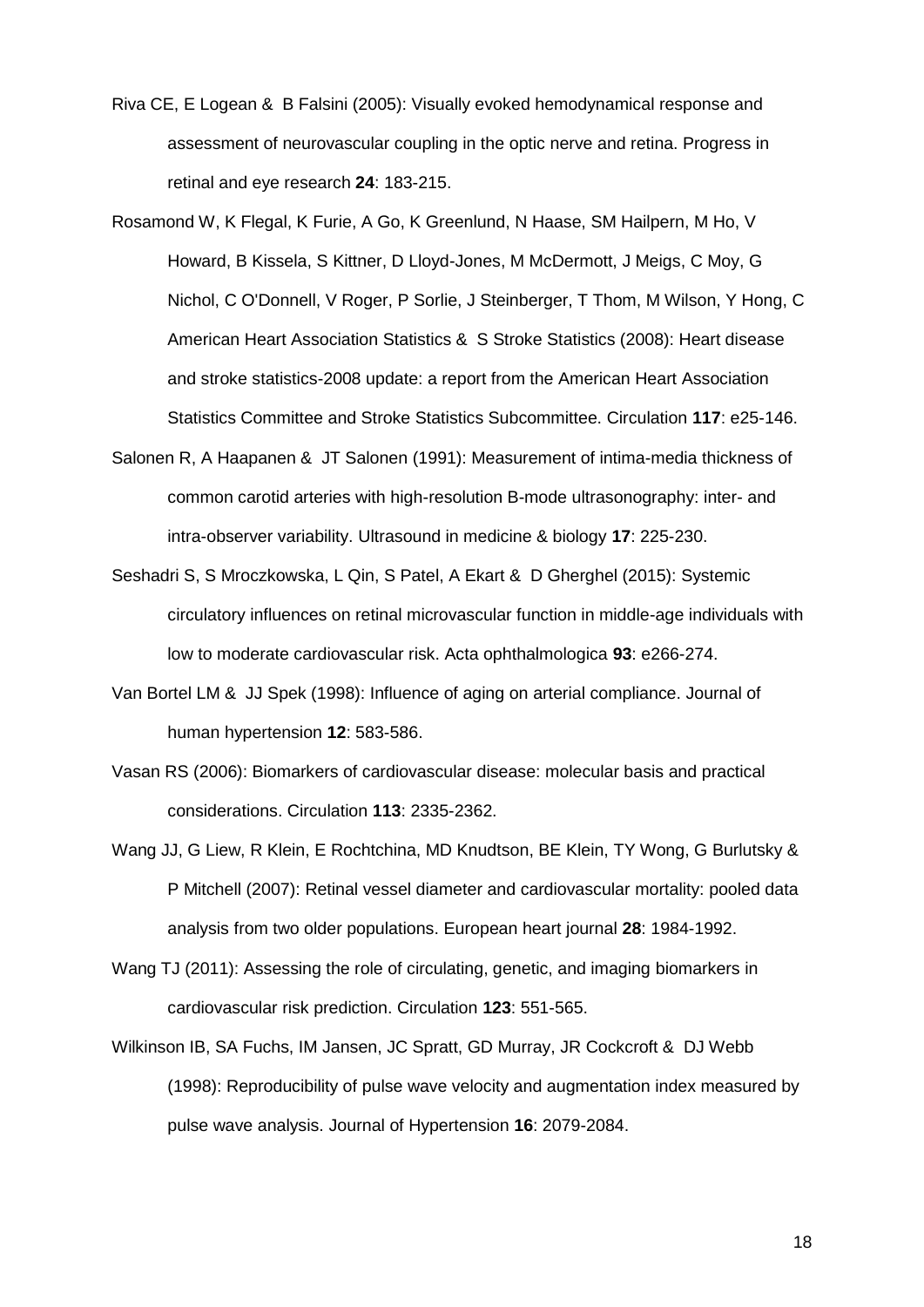- <span id="page-18-0"></span>Wilson PW, WP Castelli & WB Kannel (1987): Coronary risk prediction in adults (the Framingham Heart Study). The American journal of cardiology **59**: 91G-94G.
- <span id="page-18-2"></span>Wong TY, A Kamineni, R Klein, AR Sharrett, BE Klein, DS Siscovick, M Cushman & BB Duncan (2006): Quantitative retinal venular caliber and risk of cardiovascular disease in older persons: the cardiovascular health study. Archives of internal medicine **166**: 2388-2394.
- <span id="page-18-1"></span>Wong TY, R Klein, BE Klein, SM Meuer & LD Hubbard (2003): Retinal vessel diameters and their associations with age and blood pressure. Investigative ophthalmology & visual science **44**: 4644-4650.
- <span id="page-18-3"></span>Wong TY & P Mitchell (2007): The eye in hypertension. Lancet **369**: 425-435.
- <span id="page-18-4"></span>Yang SH, R Liu, EJ Perez, X Wang & JW Simpkins (2005): Estrogens as protectants of the neurovascular unit against ischemic stroke. Current drug targets. CNS and neurological disorders **4**: 169-177.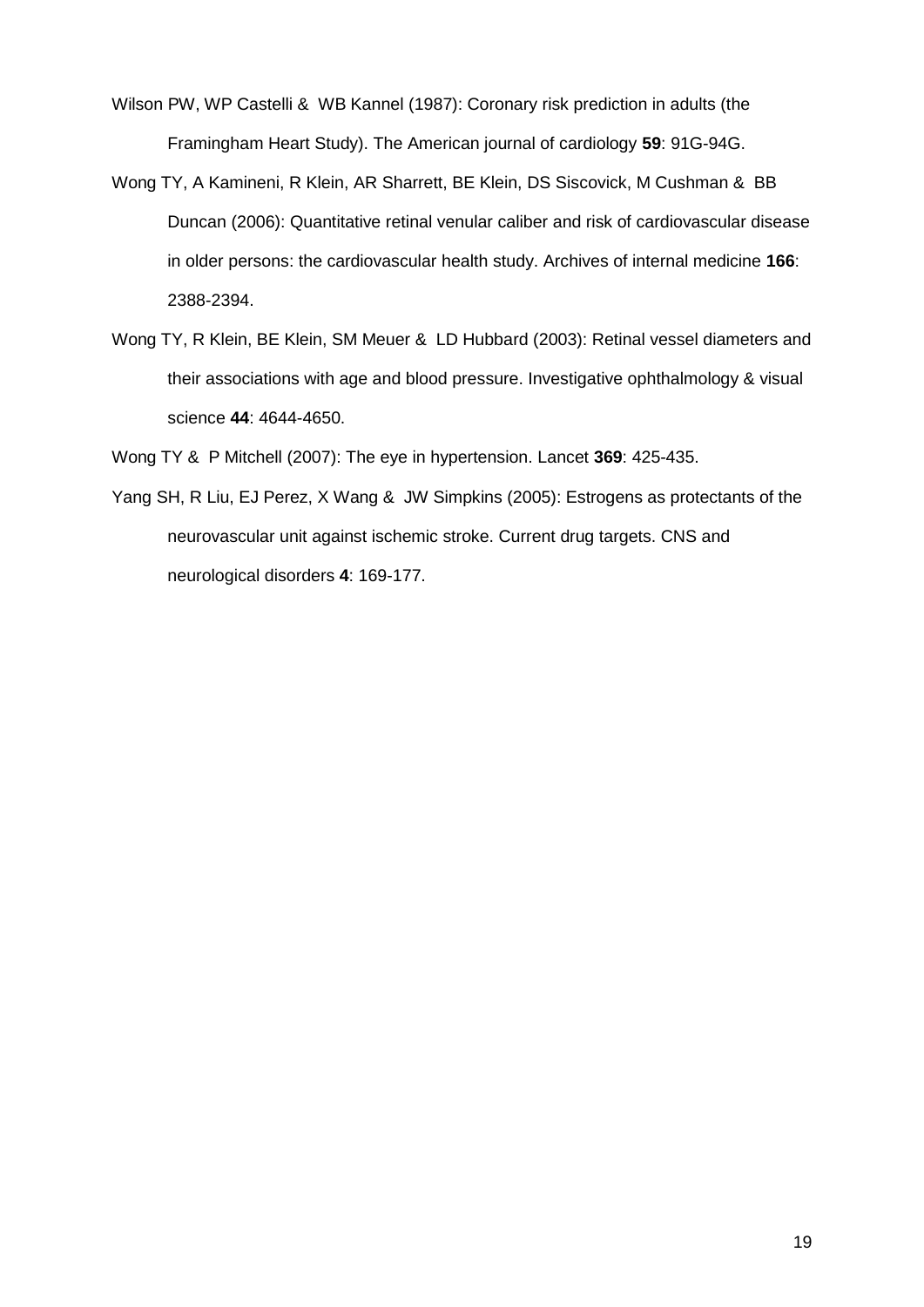### **Figure Legends**

**Figure 1.** Comparison of retinal (A) arterial and (B) venous response profiles across age groups. AU, arbitrary units; MD, maximum dilation diameter during flicker; DA, dilation amplitude (MD-MC), MC, maximum constriction diameter post-flicker; MC%, percentage constriction below baseline; Slope<sub>AC</sub>, arterial constriction slope (MC-MD/time taken to reach MC).

**Figure 2.** Comparison of the retinal arterial response profile between men and women in the study population. AU, arbitrary units; MD, maximum dilation diameter; MD%, percentage change in diameter from baseline to maximum during flicker; MC, maximum constriction diameter post-flicker.

**Figure 3.** Comparison of the retinal arterial response profile between men and women in the youngest age group (19-30yrs). AU, arbitrary units; MD%, percentage change in diameter from baseline to maximum during flicker; DA, dilation amplitude; MD, maximum dilation diameter during flicker; MC, maximum constriction diameter post-flicker.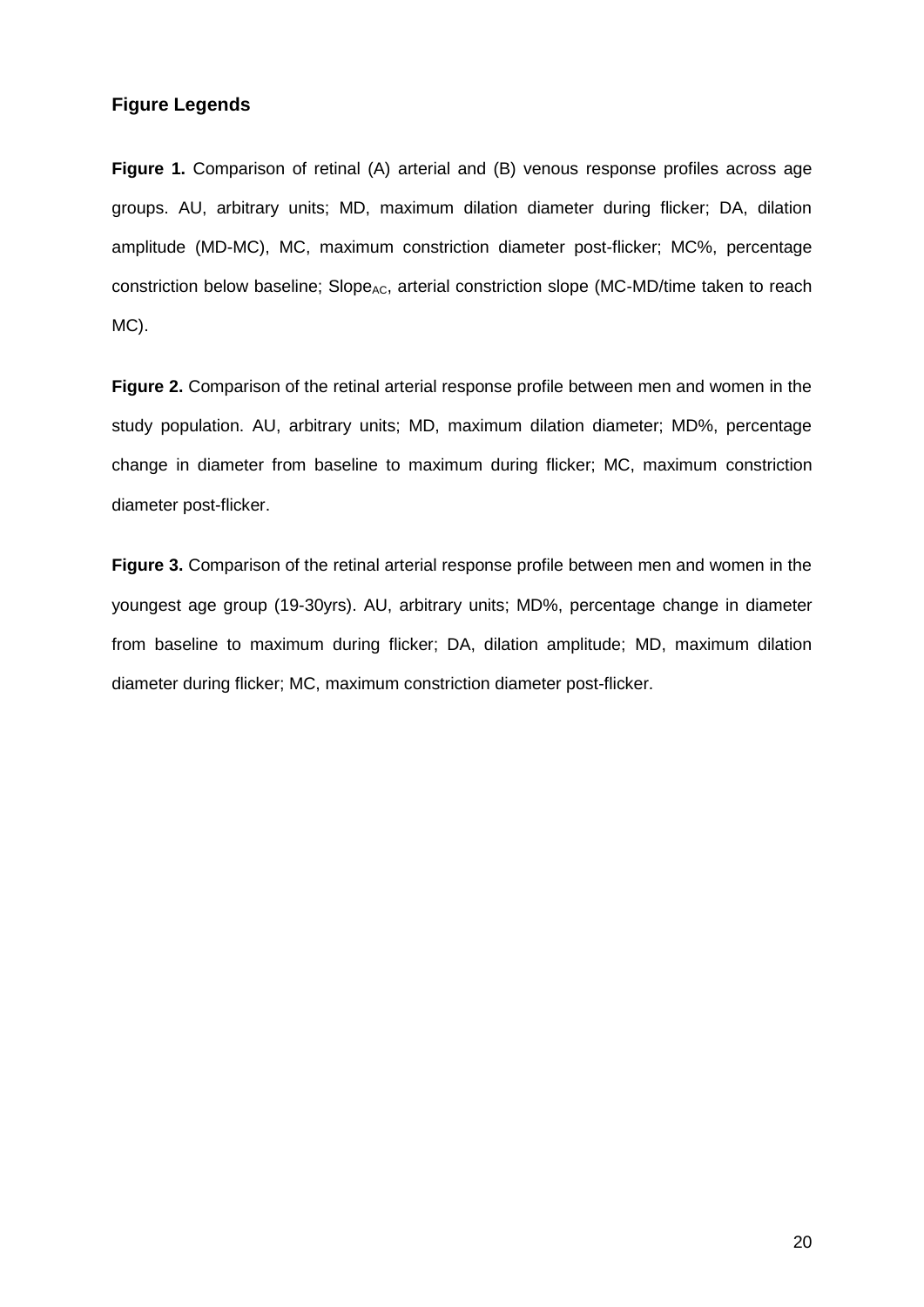| <b>Characteristic</b>   | Group (1)<br>$(19-30yrs)$ | Group (2)<br>$(31 - 50yrs)$ | Group (3)<br>$(51 - 70yrs)$ | p-value                | <b>Significant</b><br>difference by<br>group |  |
|-------------------------|---------------------------|-----------------------------|-----------------------------|------------------------|----------------------------------------------|--|
|                         |                           |                             |                             |                        |                                              |  |
| No. of participants     | 57                        | 75                          | 62                          | 0.295                  |                                              |  |
| Gender distribution     | 27M: 30F                  | 42M: 33F                    | 33M: 29F                    | 0.612                  |                                              |  |
| Age (years)             | 26(3)                     | 40(6)                       | 56(5)                       | $<$ 0.001 $\circ$      | 1 < 2 < 3                                    |  |
| <b>BMI</b> <sup>b</sup> | 24.11 (3.84)              | 26.00 (3.74)                | 26.69 (4.69)                | 0.002c                 | $1 < 2, 3; 2 = 3$                            |  |
| SBP (mmHg)              | 116 (13)                  | 117(12)                     | 123(13)                     | 0.002c                 | $1, 2 < 3$ ; $1 = 2$                         |  |
| DBP (mmHg)              | 71(9)                     | 76 (11)                     | 77 (10)                     | 0.001c                 | $1 < 2, 3; 2 = 3$                            |  |
| HR (bpm)                | 71(11)                    | 67(8)                       | 64(8)                       | <0.001c                | $1 > 3$ ; $2 = 1, 3$                         |  |
| <b>MAP</b>              | 85.94 (9.33)              | 89.63 (10.67)               | 92.92 (10.26)               | 0.001c                 | $1 < 3$ ; $2 = 1, 3$                         |  |
| IOP (mmHg)              | 13(2)                     | 14(3)                       | 15(2)                       | < 0.001c               | $1 < 2, 3; 2 = 3$                            |  |
| OPP <sup>d</sup>        | 44.69 (6.06)              | 45.97 (7.08)                | 47.44 (7.09)                | 0.089                  |                                              |  |
| GLUC (mmol/L)           | 4.80(0.74)                | 4.92(0.68)                  | 5.09(0.78)                  | 0.102                  |                                              |  |
| TG (mmol/L)             | 1.04(0.47)                | 1.22(0.65)                  | 1.18(0.50)                  | 0.161                  |                                              |  |
| CHOL (mmol/L)           | 4.18(0.77)                | 4.49(0.89)                  | 4.75 (0.97)                 | 0.002c                 | $1 < 3$ ; $2 = 1, 3$                         |  |
| HDL-c (mmol/L)          | 1.44(0.50)                | 1.38(0.41)                  | 1.22(0.38)                  | 0.007c                 | $1 > 3$ ; $2 = 1, 3$                         |  |
| LDL-c (mmol/L)          | 2.25(0.75)                | 2.71(0.86)                  | 2.82(0.91)                  | < 0.001c               | $1 < 2, 3; 2 = 3$                            |  |
| FRS <sub>%</sub>        | 0.74(0.48)                | 3.41(2.41)                  | 8.25(2.71)                  | $<$ 0.001 $\circ$      | 1 < 2 < 3                                    |  |
| c-IMT (mm)              | 0.46(0.01)                | 0.56(0.01)                  | 0.63(0.02)                  | $< 0.001$ <sup>c</sup> | 1 < 2 < 3                                    |  |
| Alx                     | 10(9)                     | 15(12)                      | 22(12)                      | $<$ 0.001 $^{\circ}$   | $1, 2 < 3$ ; $1 = 2$                         |  |

Table 1. Summary of systemic characteristics<sup>a</sup>.

Abbreviations: BMI, body mass index; SBP, systolic blood pressure; DBP, diastolic blood pressure; HR, heart rate; MAP, mean arterial pressure; IOP, intraocular pressure; OPP, ocular perfusion pressure; GLUC, glucose; TG, triglycerides; CHOL, total cholesterol; HDL-c, high-density lipoprotein cholesterol; LDL-c, low-density lipoprotein cholesterol; FRS, Framingham risk score; c-IMT, carotid intima-media thickness; AIx, augmentation index.

a Data are presented as mean (SD) unless otherwise indicated.

**b** Calculated as weight in kilograms divided by height in metres squared.

 $c$  p < 0.05 was considered a significant difference.

 $d$  Calculated as MAP = 2/3 DBP + 1/3 SBP.

<sup>e</sup> Calculated as OPP = 2/3 MAP – IOP.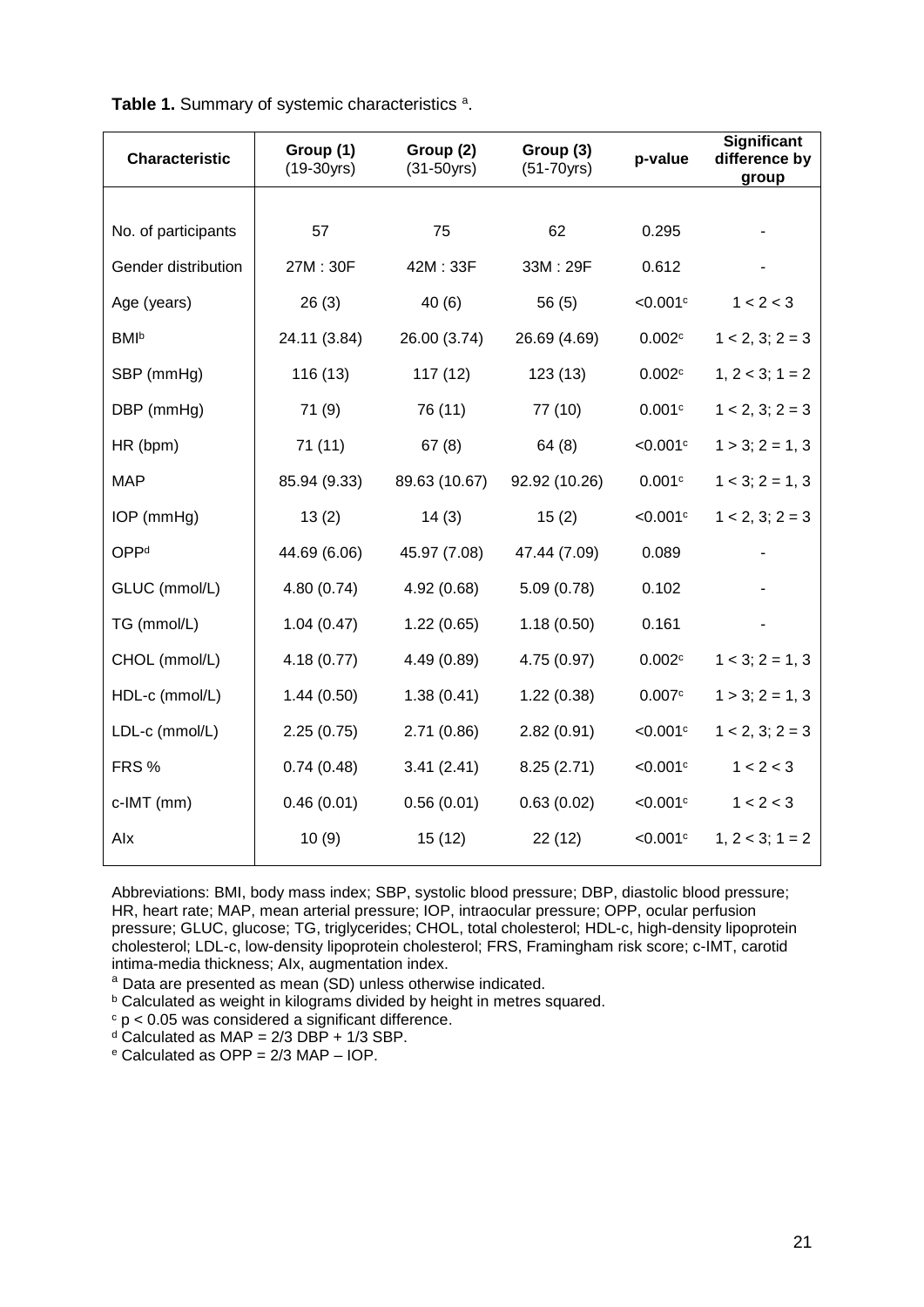|                                  |                           | Mean (SD)                                                |               | Significant<br>difference by<br>group |                      |
|----------------------------------|---------------------------|----------------------------------------------------------|---------------|---------------------------------------|----------------------|
| <b>Parameter</b>                 | Group (1)<br>$(19-30yrs)$ | Group (3)<br>Group (2)<br>$(31 - 50yrs)$<br>$(51-70yrs)$ |               |                                       |                      |
| <b>Arteries:</b>                 |                           |                                                          |               |                                       |                      |
| <b>Baseline</b>                  | 99.89 (0.76)              | 99.97 (0.20)                                             | 99.98 (0.14)  | 0.488                                 |                      |
| <b>BDF</b>                       | 6.06(3.29)                | 5.93(2.59)                                               | 5.54(2.78)    | 0.093                                 |                      |
| DA <sup>b</sup>                  | 7.04(3.61)                | 6.59(2.72)                                               | 5.36(2.36)    | 0.003a                                | $1, 2 > 3$ ; $1 = 2$ |
| <b>BCFR</b> <sup>c</sup>         | 1.05(3.03)                | 0.90(2.65)                                               | 0.03(2.36)    | 0.083                                 |                      |
| MD%                              | 4.38(3.00)                | 4.09(2.22)                                               | 3.82(2.04)    | 0.036                                 |                      |
| MC%                              | $-2.67(2.32)$             | $-2.41(1.67)$                                            | $-1.37(1.77)$ | < 0.001a                              | $1, 2 > 3$ ; $1 = 2$ |
| tMD (sec)                        | 22(9)                     | 20(8)                                                    | 21(7)         | 0.105                                 |                      |
| tMC (sec)                        | 24(9)                     | 28(9)                                                    | 29(8)         | 0.041                                 |                      |
| SlopeAD <sup>d</sup>             | 0.23(0.15)                | 0.27(0.16)                                               | 0.28(0.41)    | 0.063                                 |                      |
| Slope <sub>ACe</sub>             | $-0.42(0.35)$             | $-0.27(0.57)$                                            | $-0.23(0.20)$ | < 0.001a                              | $1 > 3$ ; $2 = 1, 3$ |
| Veins:                           |                           |                                                          |               |                                       |                      |
| <b>Baseline</b>                  | 99.89 (0.76)              | 99.98 (0.13)                                             | 99.96 (0.20)  | 0.490                                 |                      |
| <b>BDF</b>                       | 4.83(2.78)                | 3.99(1.63)                                               | 4.64(2.82)    | 0.114                                 |                      |
| DA <sup>b</sup>                  | 5.80(3.33)                | 5.25(2.53)                                               | 5.51(2.78)    | 0.557                                 |                      |
| <b>BCFR</b> <sup>c</sup>         | 1.05(2.67)                | 1.30(2.29)                                               | 0.92(2.55)    | 0.097                                 |                      |
| MD%                              | 4.31(2.19)                | 4.59(2.43)                                               | 4.46(2.74)    | 0.794                                 |                      |
| MC%                              | $-1.61(1.70)$             | $-0.81(1.10)$                                            | $-0.75(1.16)$ | 0.002a                                | $1 > 2, 3; 2 = 3$    |
| tMD (sec)                        | 23(8)                     | 21(6)                                                    | 22(7)         | 0.129                                 |                      |
| tMC (sec)                        | 28 (9)                    | 30(7)                                                    | 29(7)         | 0.390                                 |                      |
| Slope <sub>VD</sub> <sup>d</sup> | 0.23(0.15)                | 0.25(0.14)                                               | 0.26(0.17)    | 0.391                                 |                      |
| Slopevce                         | $-0.25(0.17)$             | $-0.19(0.15)$                                            | $-0.22(0.16)$ | 0.087                                 |                      |

**Table 2.** Retinal arterial and venous vascular function parameters (DVA).

Abbreviations: DVA, dynamic retinal vessel analysis; baseline, baseline diameter; BDF, baseline diameter fluctuation; DA, dilation amplitude; BCFR, baseline corrected flicker response; MD%, percentage change in diameter from baseline to maximum; MC%, percentage constriction below baseline; tMD, reaction time to maximum dilation diameter; tMC, reaction time to maximum constriction diameter from maximum dilation diameter; Slope<sub>AD/VD</sub>, slope of arterial/venous dilation; Slope<sub>AC/VC</sub>, slope of arterial/venous constriction. Unless otherwise indicated, all values are expressed in arbitrary units, which approximately correspond to micrometres (μM) in a normal Gullstrand eye.  $a<sub>p</sub>$  < 0.01 was considered a significant difference.

**b** Calculated as MD - MC.

 $\textdegree$  Calculated as DA – BDF [\(Nagel et al. 2004\)](#page-15-4).

<sup>d</sup> Calculated as (MD – baseline)/tMD [\(Mroczkowska et al. 2012\)](#page-15-6).

<sup>e</sup> Calculated as (MC – MD) / tMC [\(Mroczkowska et al. 2012\)](#page-15-6).